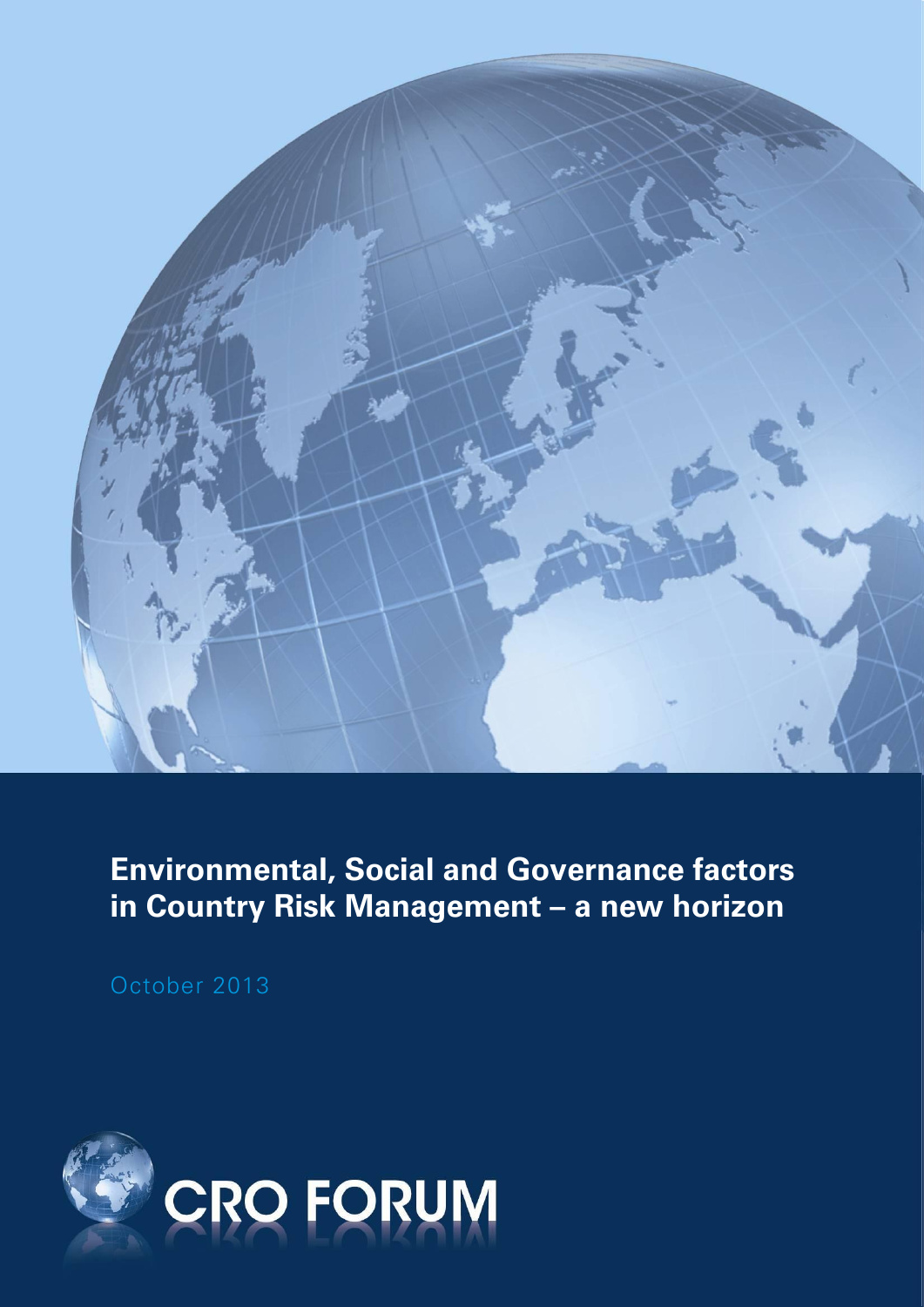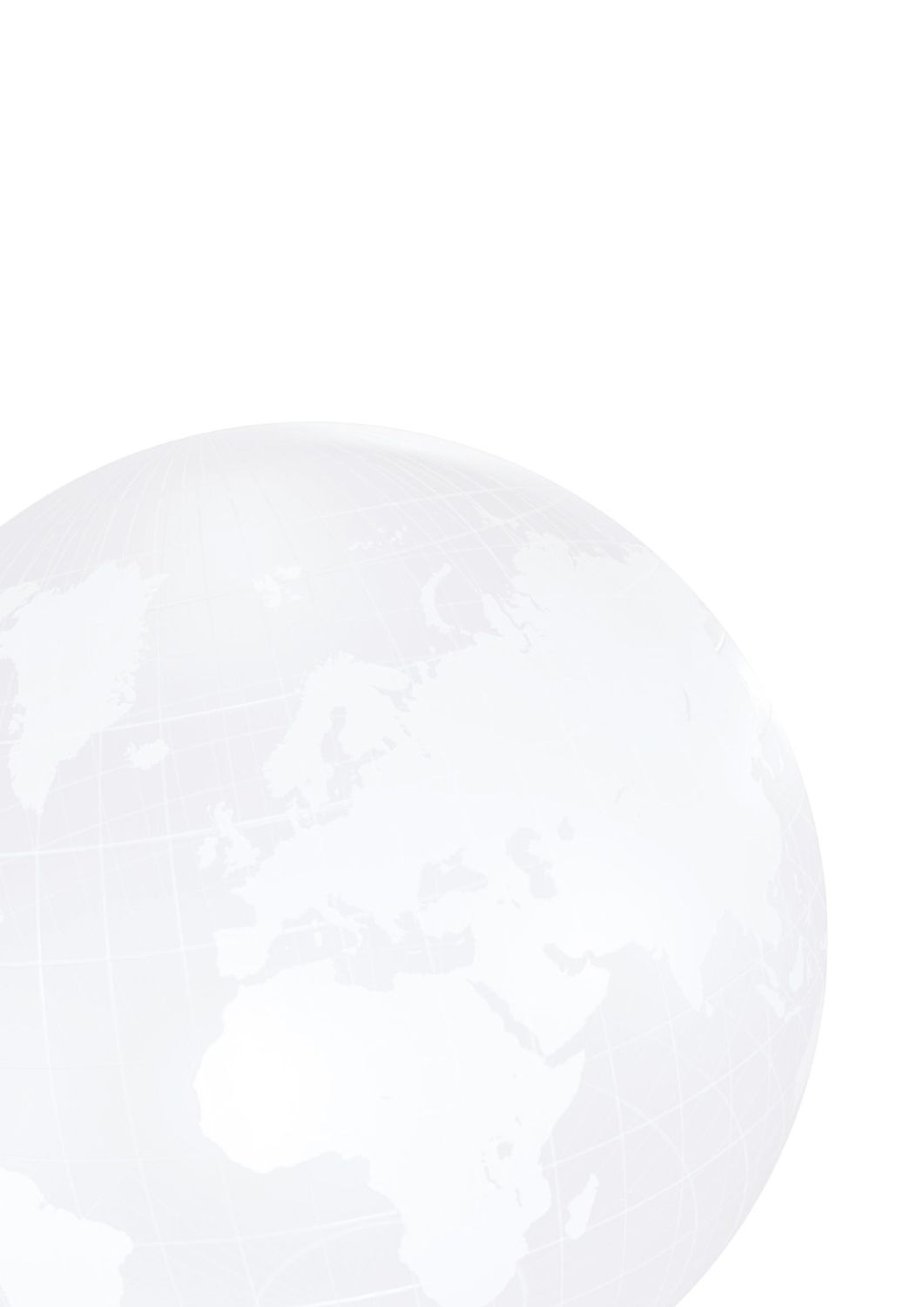

# **Table of Contents**

| 1   | Introduction                                         | $\mathbf{2}$            |
|-----|------------------------------------------------------|-------------------------|
| 2   | Why ESG country risk management?                     | 3                       |
| 3   | UN Global Compact - ESG on the international stage   | 6                       |
| 4   | <b>ESG country risk management using ESG factors</b> | $\overline{\mathbf{z}}$ |
| 5   | Approaches to ESG country risk management            | 10                      |
| 6   | ESG country risk management – case studies           | 12                      |
| 6.1 | A comprehensive ESG risk framework                   | 12                      |
| 6.2 | ESG integration for investing in sovereign bonds     | 12                      |
| 7   | <b>Conclusion: a common position</b>                 | 14                      |
| 8   | <b>Annex</b>                                         | 15                      |
| 8.1 | Selected events worldwide related to ESG factors     | 15                      |
| 8.2 | Key socio-economic indicators Egypt 2005 - 2011      | 23                      |
| 8.3 | Principles for Responsible Investments (PRI)         | 24                      |
| 8.4 | Principles for Responsible Insurance (PSI)           | 24                      |
| 8.5 | External sources of information                      | 25                      |
| 9   | <b>Glossary of abbreviations</b>                     | 26                      |
| 10  | <b>References</b>                                    | 27                      |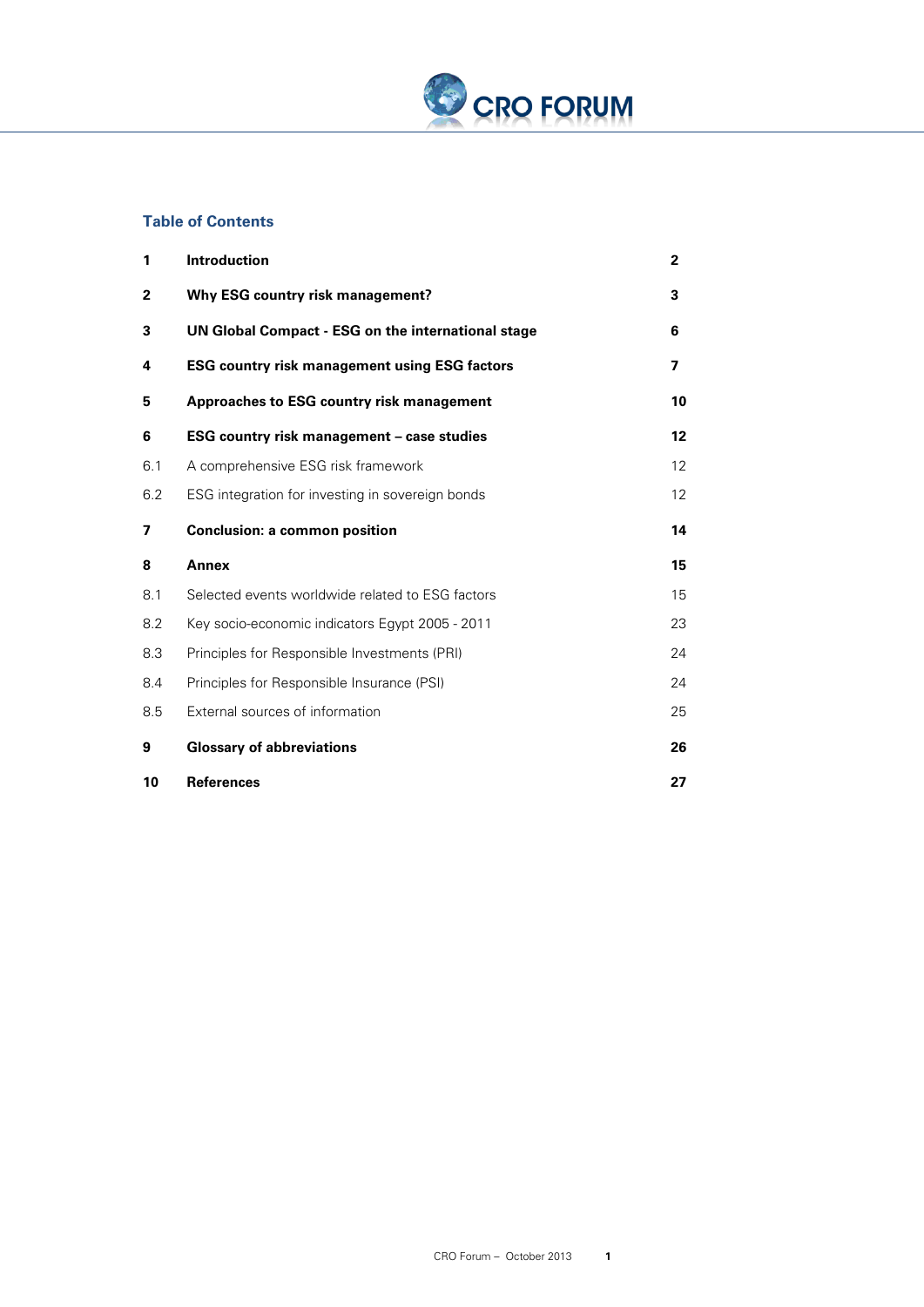

# **1 Introduction**

l

This paper is the fourth<sup>1</sup> blueprint in our series on managing environmental, social and governance (ESG) challenges in business transactions, focusing on the core functions of the insurance industry – risk transfer and investments.

Environmental, socio-economic and geopolitical developments shaping country risk profiles have become a focal point for the insurance industry in the past few years. This is because they address one business-critical issue, namely the stability of countries.

Stability is a foundation for any business undertaking worldwide. It is especially important for insurers since they are obliged to provide capital strength over the long term. Therefore, they need stable societies to invest in.

Since the end of the Cold War in the late eighties, many regions of the world have undergone political, economic and social transformations. In some countries these changes were gradual, with economic progress going hand in hand with societal development. Others were sudden and disruptive such as developments which are still ongoing in the Middle East and northern Africa.

Some of the abrupt transformations continue to have a negative impact on the economies of the affected countries. These impacts have been felt by the insurance businesses operating in these markets. Although country and political risk management systems were in place, their ability to detect and monitor the developments we now witness was limited.

Classic country risk management approaches have concentrated on credit, political and financial risk criteria. These largely tried to capture the ability of a country to serve its financial obligations. They were not designed to identify imbalances and inadequacies in the environmental, socio-economic and political spheres. Capturing these aspects requires an enhanced, more holistic approach.

A new method of this kind could include an assessment of environmental, social and governance (ESG) factors, because they provide additional information about potential emerging issues. ESG country risk management will also help us to better understand geopolitical developments potentially leading to disruptive transformations. Enhanced country risk ratings derived from this process will also enable us to make more informed business decisions in underwriting, investments and reputational risk management.

ESG country risk management could not only be of interest to the insurance industry but also to the whole financial services sector, official donor institutions and indeed to all other entities across the economic spectrum.

It is hoped that the ideas set out in this publication will prompt risk professionals to include ESG country risk management in their toolkits as a matter of course. Doing so, will help to create a proactive, pre-emptive risk management culture which enables disciplined risk-taking and will also assist in protecting the reputation of the companies undertaking it.

<sup>1</sup> Previous publications: *Recommendations for Managing Environmental, Social and Ethical Challenges in Business Transactions (August 2010); CRO Forum Blueprint on Anti-Personnel Mines and Cluster Munitions (August 2012); CRO Forum Blueprint on Oil Sands (December 2012), available on:<http://www.thecroforum.org/>*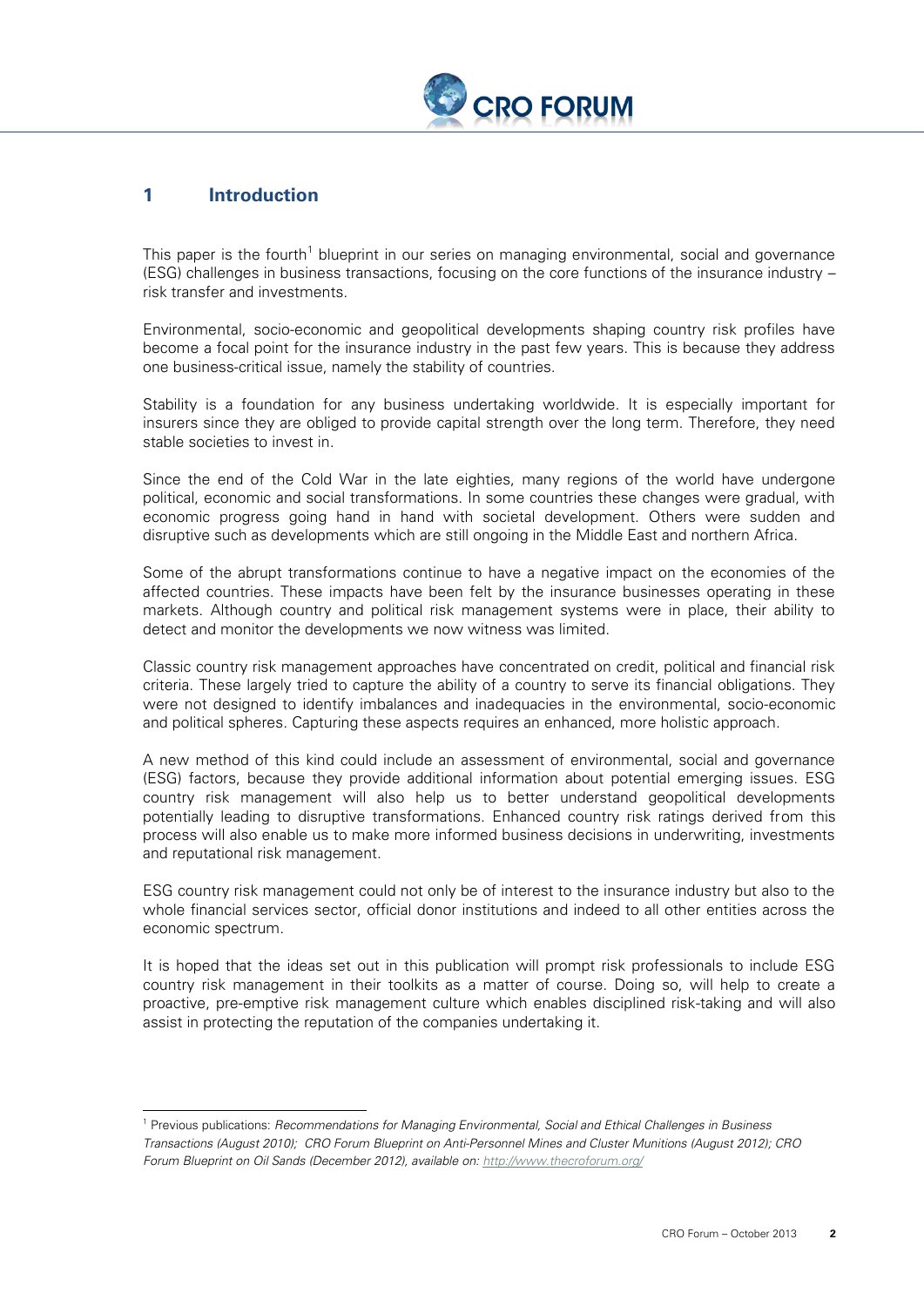

# **2 Why ESG country risk management?**

The transformational events experienced worldwide over the past two decades have shown that change can come rapidly and unexpectedly. The most recent events of the Arab Spring demonstrated that failing to address environmental, social and governance discrepancies in countries in a timely manner can lead to sudden and disruptive revolutions.

Such events also come at a cost. While the human toll rightly garners worldwide attention, other more long-term effects are now also becoming visible.

There is the ongoing debate about the values and social contracts upon which states and societies could be founded. There are tensions and frictions in generating new forms of debate and compromising within societies. As a result societies also face cost for creating new governmental structures. Such activities need time and, while ongoing, there are increased levels of insecurity, which in turn also have a negative impact on the economy.

The insurance business as part of the economy cannot escape the effects of uncertainty. It impacts premium income in transitioning countries as well as the investments insurers make there. In addition, long-term instability shapes business and investment decisions by other players. These processes impair future growth even more. As a result, social tensions in countries are aggravated afresh. A spiral starts, that impacts the economy and with it the insurance business negatively again.

The core function of insurance is to offer risk protection. Insurance cover allows people and businesses to safeguard themselves from risks that would otherwise threaten their livelihoods. Insurance thus encourages people to start new commercial ventures and helps entrepreneurs to run their

### *Case study: Arab Spring*

*The Arab Spring uprisings provide an example of how socio-economic and governance failures can provide ground for social unrest. Economic, political and environmental problems all contributed to a situation that only needed a trigger such as the self-immolation of a fruit vendor in Tunis. His reaction to incessant harassment by the police unleashed a wave of revolutionary upheaval across the Middle East and North Africa (MENA) that brought down four longstanding governments. MENA lagged far behind other world regions such as Asia and Latin America in terms of economic growth.* 

*For example, per capita income growth since 1980 was only 0.5% annually. Large segments of the young population are well educated but cannot find jobs. The low level of employment is aggravated by a high urbanization rate.*

*Economic governance is dominated by small groups of elites and corruption is widespread. Oil and gas resources are crowding out investments in sectors that require higher skilled labor. Large wealth disparities, poor public services in the area of health, education, or public security, low infrastructure investments, and policy-making and regulation biased in favor of an elite around political leaders lead to frustration and distrust vis-à-vis authorities. Finally, the sharp increase in food prices in early 2011 exacerbated public discontent leading to the revolutions, which toppled governments over the region.*

companies. Insurance also drives infrastructure projects, healthcare programs and education. Especially in emerging markets, where the middle class is rapidly growing insurance can play a major role in enabling economic growth.

By investing the premiums received in equity, corporate and sovereign bonds insurance companies also build up their assets to pay for future losses resulting from the risk protection provided. These investments, in turn, provide capital for private businesses and public entities to start new ventures or infrastructure projects. In today's economic environment, such activities are becoming increasingly significant in high growth market regions like Latin America or Asia Pacific.

The high growth potential in these markets can go hand in hand with a greater downside exposure for investment and insurance activities. The downside derives from significant differences in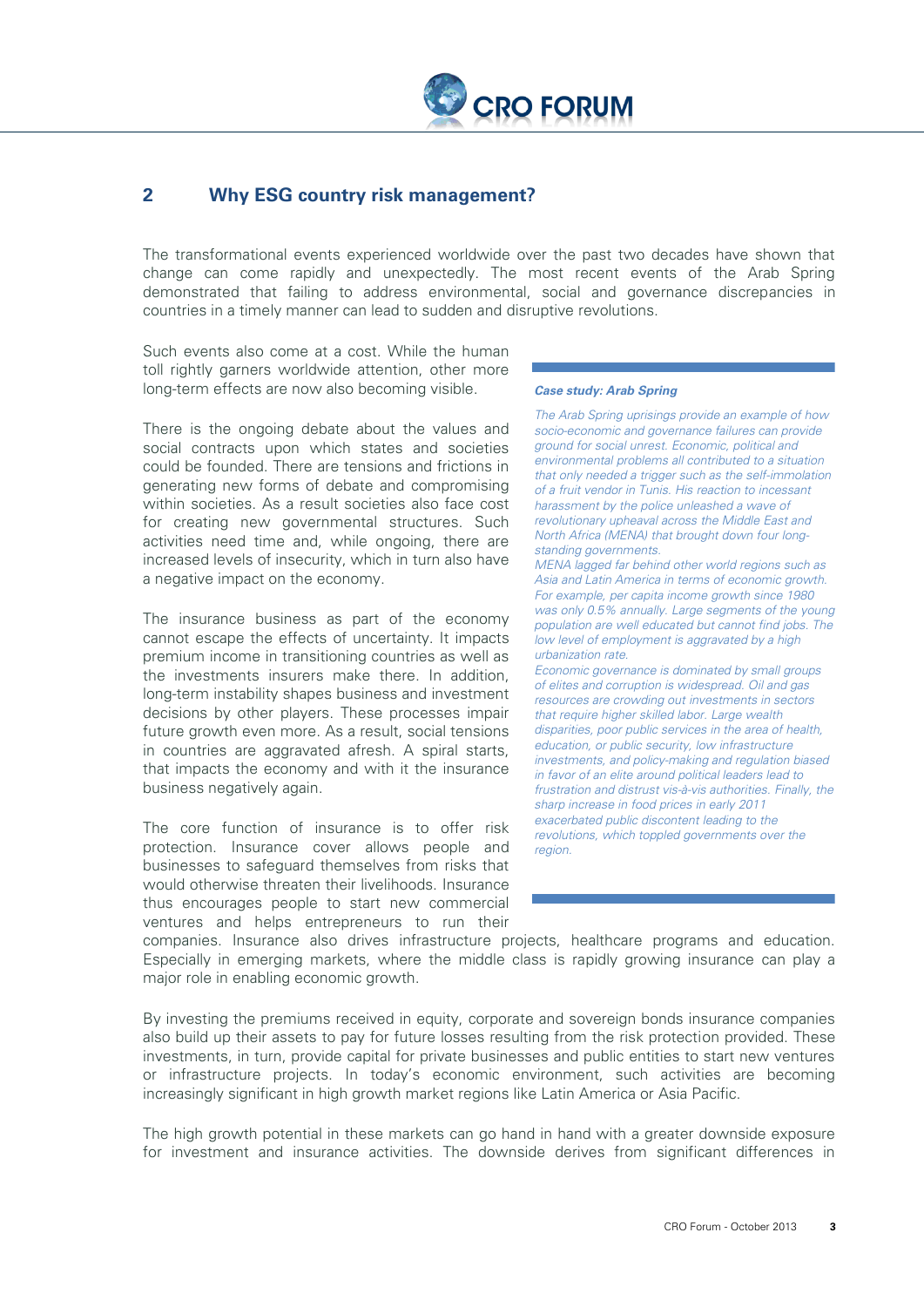

regulatory, economic and political frameworks compared to global best practice benchmarks. In addition, divergent social and environmental standards can play a role. Not all countries will be affected in this way but those who are will need to be identified so that the insurance industry can evaluate variances correctly to steer its business. ESG country risk management can play a crucial role here.

For the purposes of this paper, country risk is defined as the downside exposures that companies face when providing insurance, investing or operating in a country. It depends on the Country risk can cover factors as varied as the legal and political environment, credit risk, corruption levels, socio-economic variables or the status of the environment.

Covering these issues in an ESG country risk management approach will benefit long-term business success and investment performance. In addition it will also help the reputation risk management of insurance companies.

Reputation is important to the insurance industry because it is highly dependent on stakeholder trust. Investors, clients, regulators and the general public have high expectations of the business and its role in addressing societies' environmental, social and governance challenges. Not meeting these expectations in this age of globalization, interconnectivity and social media can damage stakeholder trust.

Expectations are especially high when it comes to business fostering responsible and sustainable development in countries where fewer safeguards are in place to manage ESG challenges. Incorporating ESG issues in companies' risk management practices and operations is therefore a reflection of investor and stakeholder interest in broad societal goals. The reputation the insurance industry has built up over the years in this area can suffer and, in extreme cases, may lead to the loss of a company's "social license" to operate.

The trust reflected in this "social license" is vital for long-term business success and investment performance. Both are important for the ability of the industry to shoulder large catastrophes all over the globe. The capital base to pay for e.g. earthquakes, windstorms, hurricanes and others is built up over years and decades. Long-term sustainability of investments is thus key for the industry. The same sustainability is also needed on the insurance side of the business. Without profitable underwriting in the long-term, capital cannot be accumulated.

Due to these business objectives on the investment and underwriting side, the insurance industry has always looked ahead. Anticipating change is one core competency the industry has developed. Today it has sophisticated methodologies for hazard, vulnerability & risk assessment and in addition a wealth of experience in the potential mitigation of risks. All are applied to insureds, whole insurance portfolios and also on the asset management side of the business.

Companies have now started to apply some of these methodologies to country risk. A common feature of these new approaches is that they aim to enhance the classic political and credit risk assessment along three factors: environmental, social and governance (ESG).

The challenge lies in integrating ESG factors relevant for country risk assessment into the business processes of an insurance company. Depending on the company, approaches vary. Still several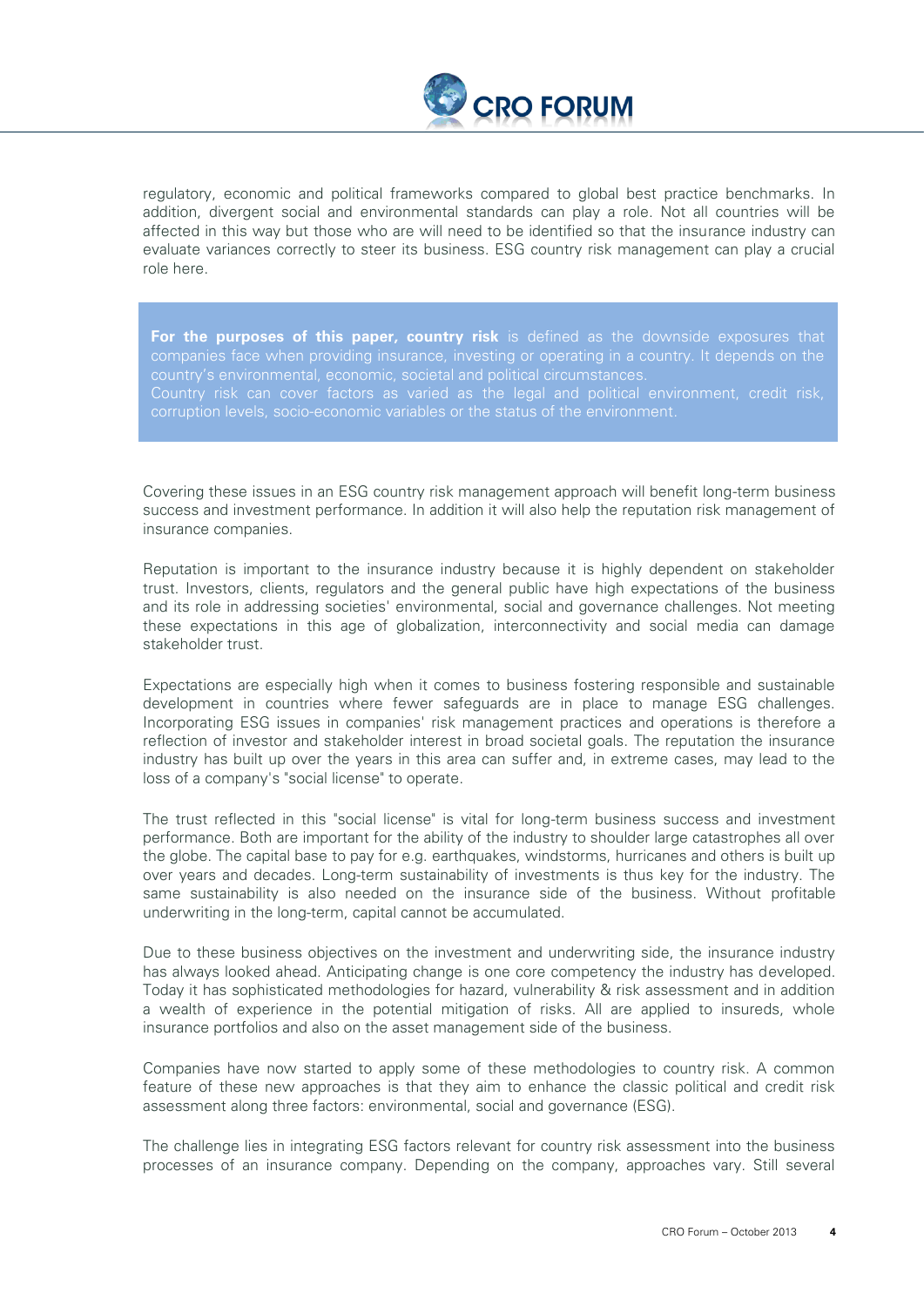

ideas have been developed. One way is to map the fundamental ESG factors to country risk-specific categories. An example is shown in Figure 1.





The mapping shows the connection between the ESG factors and country risk. This, in turn, enables corporate risk management to identify which business fields will be affected by the risk drivers. Some may only be relevant for credit risk, others for legal or reputational risk management. Depending on the relevance, specific action can then be taken to ensure adequate business decisions in underwriting, asset allocation and operations. Over the long term, this will help companies to achieve their strategic goals with respect to corporate performance.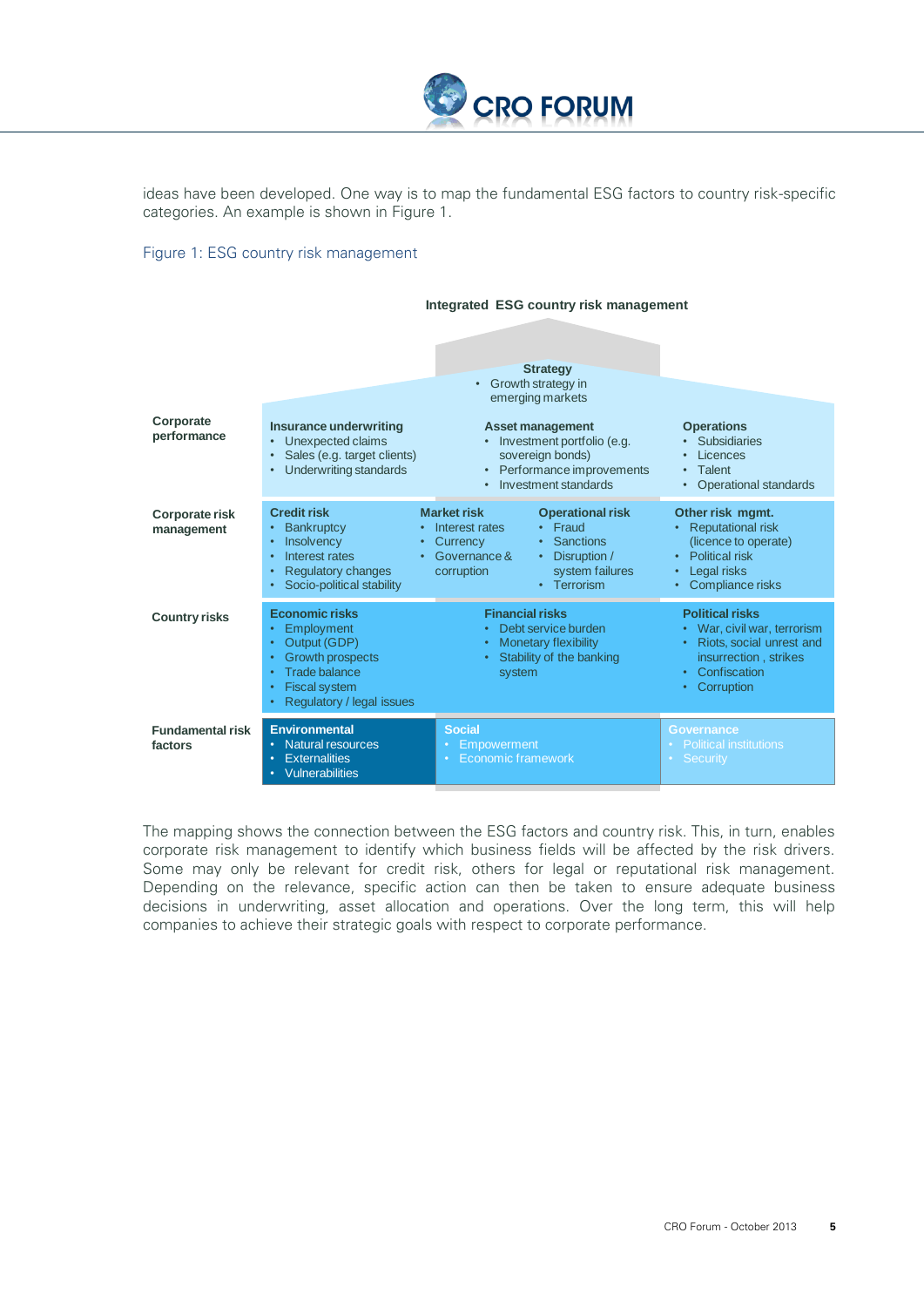

# **3 UN Global Compact - ESG on the international stage**

ESG-related matters have not only been a concern for the insurance industry. They have also been a topic on the international agenda for quite some time. Most notably, in 2000 the United Nations (UN) launched the UN Global Compact. It defines 10 principles in the areas of human rights, labour, environment and anti-corruption.

## Box 1: The UN Global Compact Principles

### *Human rights*

- *Principle 1: Businesses should support and respect the protection of internationally proclaimed human rights and*
- *Principle 2: make sure that they are not complicit in human rights abuses*

### *Labour*

- *Principle 3: Businesses should uphold the freedom of association and the effective recognition of the right to collective bargaining*
- *Principle 4: the elimination of all forms of forced and compulsory labor*
- *Principle 5: the effective abolition of child labor and*
- **Principle 6: the elimination of discrimination in respect of employment and occupation**

### *Environment*

- *Principle 7: Businesses should support a precautionary approach to environmental challenges*
- *Principle 8: undertake initiatives to promote greater environmental responsibility and*
- **Principle 9: encourage the development and diffusion of environmentally friendly technologies**

### *Anti-corruption*

l

*Principle 10: Businesses should work against corruption in all its forms, including extortion and bribery*

Source: Global Compact[, http://www.unglobalcompact.org/](http://www.unglobalcompact.org/)

Over 10,000 business signatories did voluntarily commit to aligning their operations and strategies with the Global Compact. To reinforce it and to provide guidance more specific to the insurance industry, the UN has also backed two more agendas: the Principles for Responsible Investment (PRI) in 2006 and the Principles for Sustainable Insurance (PSI) in 2012<sup>2</sup>. The PRI promotes six voluntary rules for investors to integrate ESG issues into investment practices; the PSI promotes four principles for insurance companies to incorporate into their business.

To live up to the commitments made under the Global Compact, several companies have adopted the principles as a basis for building enhanced ESG country risk assessment methodologies by linking the four areas of the Global Compact – human rights, labour, environment and anti–corruption – to ESG factors.

<sup>&</sup>lt;sup>2</sup> The PSI and PRI principles are listed in Annex 8.3 and 8.4.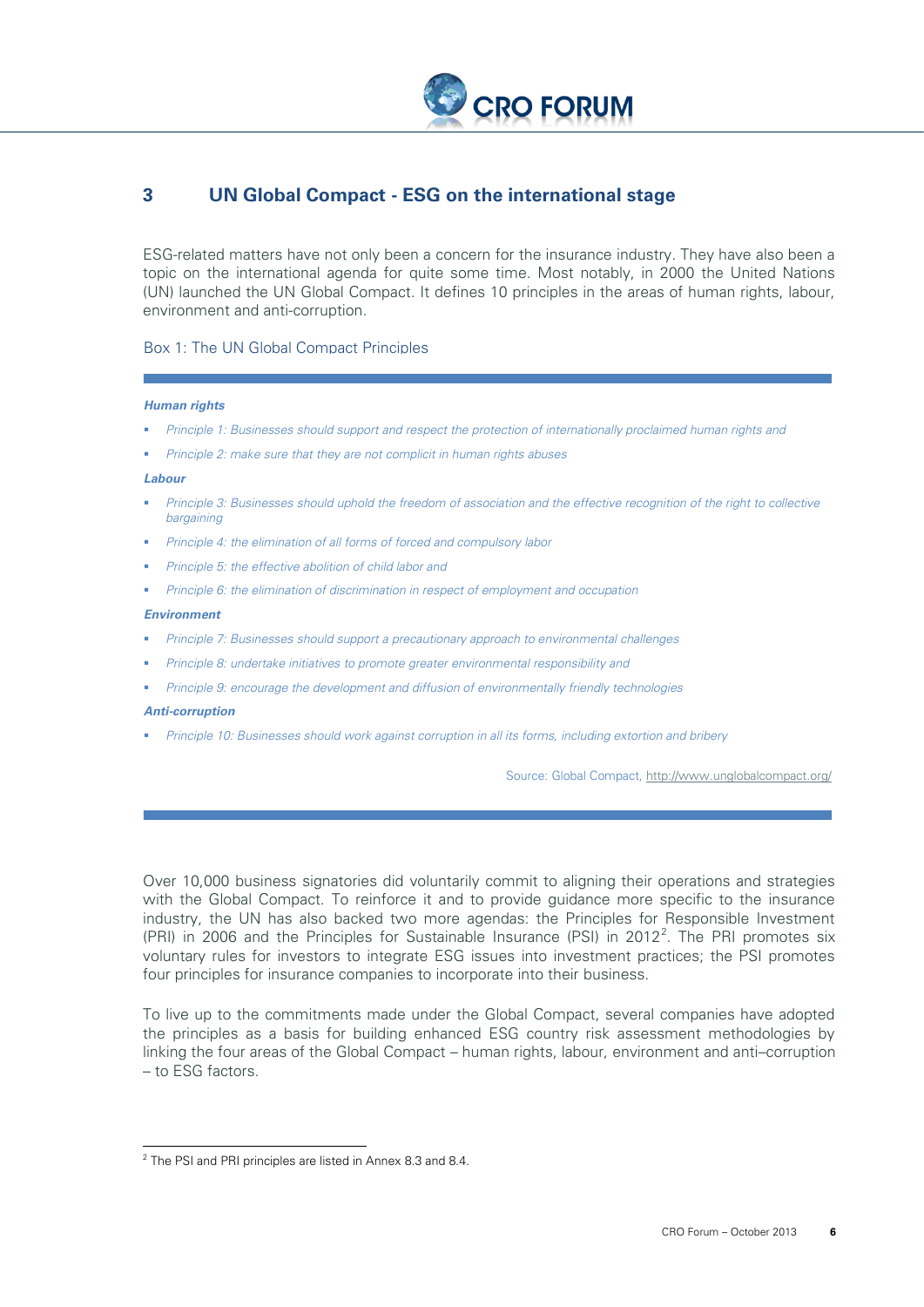

# **4 ESG country risk management using ESG factors**

To implement an ESG country risk management approach as described in the previous chapter, the environmental, social and governance elements could be assessed using appropriate factors. Properties, which can be used to select those factors are:

- **Relevance**: the factor provides pertinent information about the phenomenon being tracked and reflects the concerns of the company undertaking the ESG country risk management as well as those of relevant stakeholders;
- **Measurability**: the factor has an operational definition and concrete, reproducible and accurate measures exist;
- **Example:** Specificity: the factor needs to be relevant to the scale of phenomenon, sensitive to incremental changes of the dimension to be assessed, not duplicated by other factors, and not subject to external influences;
- **Attainability**: data underlying the factor should be affordable and available within a reasonable time frame;
- **Time continuity**: factors should be measurable in a consistent way over time in order to assess variability of the underlying phenomena;
- **Interpretability**: factors can be measured and assessed against a baseline condition and can facilitate the analysis of trends in the underlying phenomenon, and;
- **Understandability**: factors shall be clear also to a non-specialist public and should be easy to communicate.

Finding a list of factors which fulfills all of the above requirements, is a challenging task. In reality, companies will have to strike a balance between the meaningful and workable. An example of such a list can be found in Table 1.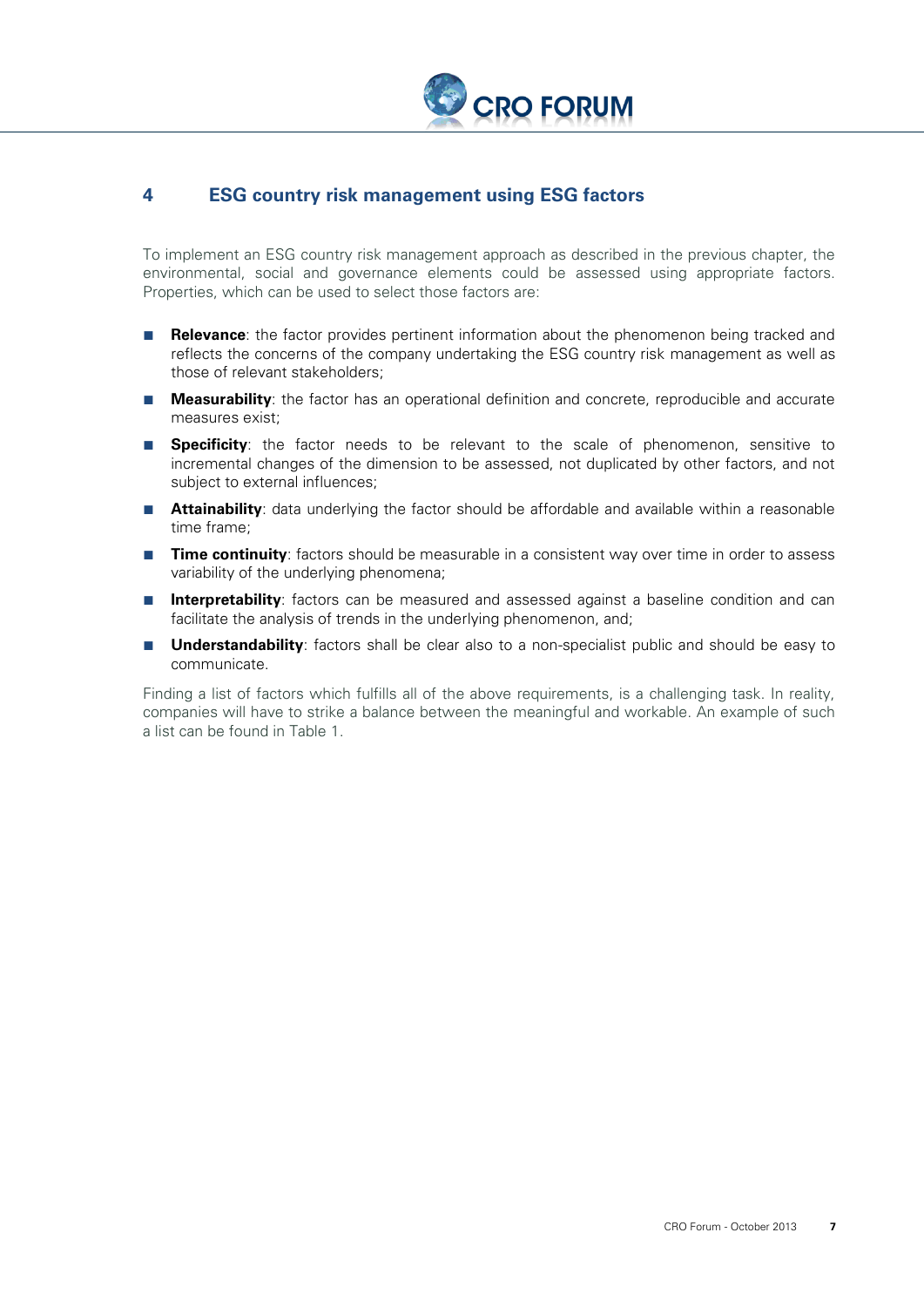

# Table 1: Illustrative list of ESG factors and criteria $^3$

| <b>Criteria</b>      |                           |                                                                                                                                                                                                                                                              |                                                                                                                                                                                                                                                                                                                      |  |  |
|----------------------|---------------------------|--------------------------------------------------------------------------------------------------------------------------------------------------------------------------------------------------------------------------------------------------------------|----------------------------------------------------------------------------------------------------------------------------------------------------------------------------------------------------------------------------------------------------------------------------------------------------------------------|--|--|
| <b>Factor</b>        | <b>Aspect</b>             | <b>Vulnerability</b>                                                                                                                                                                                                                                         | <b>Mitigation measures</b>                                                                                                                                                                                                                                                                                           |  |  |
|                      | Natural resources         | $\overline{\phantom{0}}$<br>Natural resources<br>Biodiversity and endangered<br>species<br>Water resources<br>Land use                                                                                                                                       | Areas under sustainable<br>management<br>Environmental policy frameworks<br>$\overline{\phantom{0}}$<br>& international standards<br>Information about the level of<br>protection of natural resources                                                                                                               |  |  |
|                      | Emissions                 | $\overline{\phantom{0}}$<br>Greenhouse gas emission<br>levels due to economic activity<br>and land use change.                                                                                                                                               | $\overline{\phantom{0}}$<br>Emission reduction policies by<br>using non fossil fuels and<br>improving energy efficiency.                                                                                                                                                                                             |  |  |
| <b>Environmental</b> | Environmental<br>exposure | $\overline{\phantom{0}}$<br>Exposure to extreme events<br>like windstorm, tropical<br>cyclones, flood, drought,<br>wildfires and earthquakes<br>Strong economic dependence<br>on natural resource revenues<br>from forests, minerals, coal, oil,<br>gas etc. | $\overline{\phantom{0}}$<br>The country's efforts in terms of<br>environmental sustainability,<br>considering both policy measures<br>and investments<br>The country's resilience to adverse<br>$\qquad \qquad -$<br>natural events using social,<br>governance, institutional, physical,<br>and economic vardsticks |  |  |
|                      |                           |                                                                                                                                                                                                                                                              | Effectiveness and speed in the<br>implementation of adaptation<br>projects as well as the readiness of<br>the society and the economy to<br>absorb and adhere to adaptation<br>efforts                                                                                                                               |  |  |
| <b>Social</b>        | Empowerment               | $\overline{\phantom{0}}$<br>Gender<br>Social inclusion and equality<br>Health status<br>$\overline{\phantom{0}}$<br>Education & technology<br>readiness                                                                                                      | $\overline{\phantom{0}}$<br>Equal access policies<br>Social inclusion policies<br>Health expenditures<br>Expenditures in education                                                                                                                                                                                   |  |  |
|                      | Economic<br>framework     | $\overline{\phantom{0}}$<br>Poverty<br>Employment<br>$\overline{\phantom{0}}$<br>Vulnerability to food crises<br>$\qquad \qquad -$                                                                                                                           | $\overline{\phantom{0}}$<br>Social expenditures<br>Sustainable business<br>$\qquad \qquad -$<br>Investments in agriculture                                                                                                                                                                                           |  |  |
| <b>Governance</b>    | Political institutions    | $\equiv$<br>Government effectiveness<br>Corruption<br>$\overline{\phantom{0}}$<br>Accountability/<br>responsiveness<br>$\overline{\phantom{0}}$<br>Rule of law<br>Civil liberties/political rights                                                           | $\overline{\phantom{0}}$<br>Democratic governance<br>Control of corruption<br>$\qquad \qquad -$<br>Judicial independence<br>Enforcement power<br>Protection of human rights                                                                                                                                          |  |  |
|                      | Security                  | $\overline{\phantom{0}}$<br>External conflict<br>Internal violence<br>$\overline{\phantom{0}}$<br>Organized crime                                                                                                                                            | $\overline{\phantom{0}}$<br>International cooperation<br>$\overline{\phantom{0}}$<br>Amount of social capital<br>Effectiveness of security<br>enforcement                                                                                                                                                            |  |  |

As can be seen above, criteria have been assigned to the factors. These are split into two subgroups: vulnerability and mitigation. Evaluating vulnerability and mitigation in parallel is useful because, while countries can be heavily exposed to a number of risks, they may also possess mitigation measures and thus be very resilient.

 3 The table is illustrative, not exhaustive and not weighted.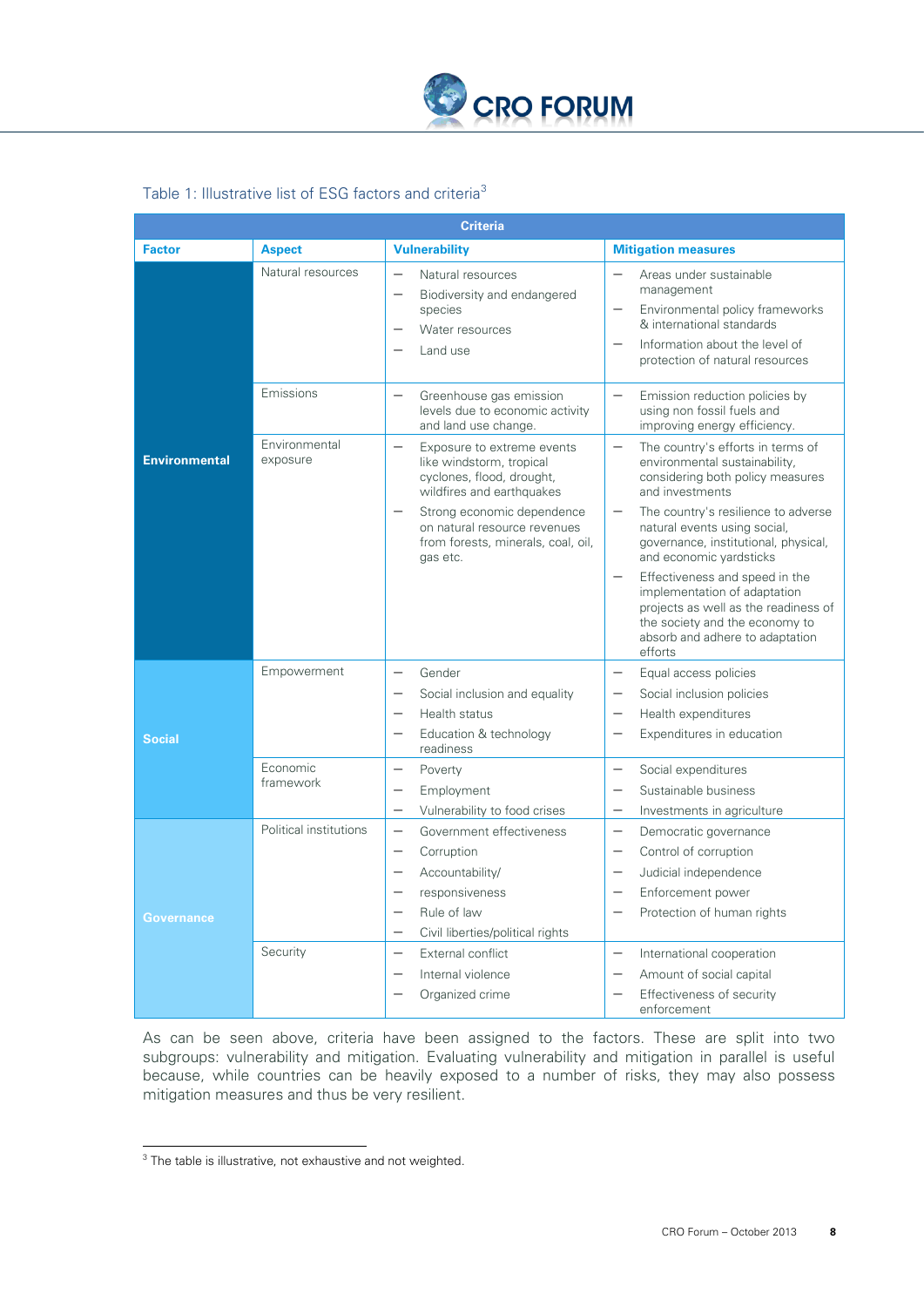

One example is Japan's reaction to the 2011 earthquake and tsunami. While focus was rightly placed on the severe failures in Fukushima, the fact that Japan in general had very effective prevention measures in cities and villages to mitigate the effects of the natural perils was overlooked. Examples include appropriate building standards, the implementation of disaster risk reduction strategies and coastal hazard countermeasures. Though the losses were still horrible, they would have been worse with less preparation. On this occurrence, Japan benefited from its disaster preparedness and governance structure to mitigate the disastrous impact of earthquakes and the tsunamis.

Other countries, however, may face unmitigated vulnerabilities. Yemen, for example, is an extremely dry country and has, at the same time, one of the lowest per capita water storage capabilities in the world (only 21 cubic meters of water per inhabitant, in Australia it is 4,700). In a dry hydrological year or in the case of increased population pressure, it is likely that Yemen will be

#### *Case study: water issues*

*Water scarcity will pose a concrete risk to country and regional stability in the near future.*

*Already now the need to cope with decreasing water availability is often coupled with extreme climate events. The latter may become even more frequent because climate change may shift rainfall patterns. This can contribute to additional tensions around water in the future.*

*Even today social unrest is often triggered by dams. Across Asia, Africa and Latin America, the construction sites of large hydraulic infrastructure have been the theatre of protests and violent confrontations.* 

*Social unrest has also taken place in relation to changes in water tariffs and overuse of the resource .*

*Water is at present already heavily contested in several regions. Relations between Turkey and Syria have been stressed due to construction of dams on the Euphrates River. The same is currently ongoing between Ethiopia and Egypt on the Nile.*

hard pressed to ensure sufficient water supply and/or to mitigate the resulting social tensions, which have already been evident to some extent in the past.

As the examples of Japan and Yemen show, any list of criteria and their respective weightings vary depending on the specific circumstances of the country. Earthquakes are not a key hazard in Yemen and drought is not a major concern in Japan, hence earthquake mitigation is important in Japan while water storage should be a topic in Yemen. Furthermore, when a company embarks on ESG Country Risk Management, it needs to carefully evaluate its own commitments, policies, strategies and business requirements.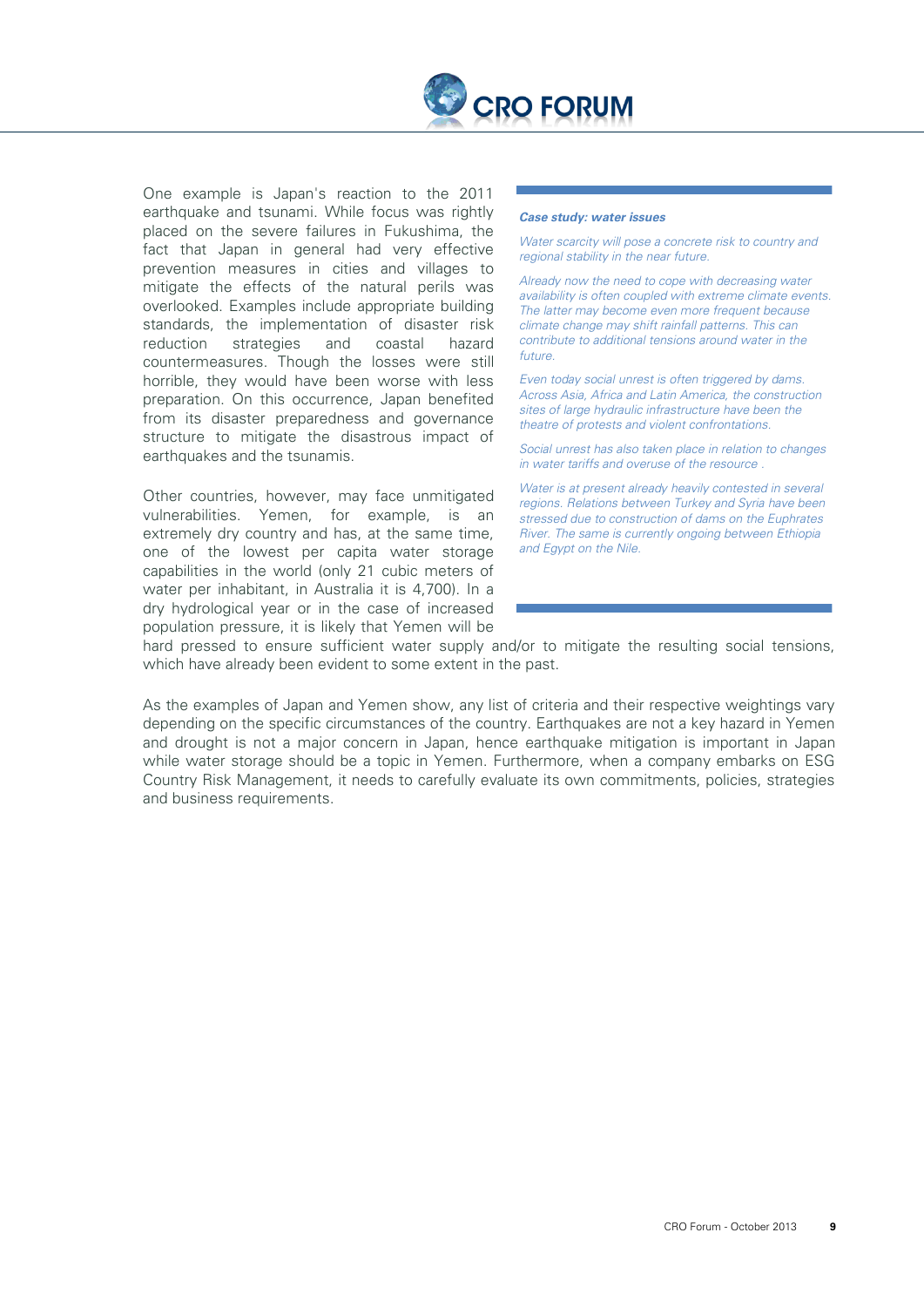

# **5 Approaches to ESG country risk management**

ESG country risk management factors have already been applied in many companies in different ways. There were lessons learned and some basic approaches using ESG factors have been developed.

One approach taken by many companies is to identify and monitor ESG country risk through an ESG country risk rating, a standardized methodology that benchmarks nations according to their exposure to ESG country risk factors.

Such a rating can be generated in house or obtained from an external provider. An in-house solution has the advantage of being proprietary and tailored to the company's needs. It also allows the use of company data. The downside is the cost associated with development. The advantage of an external provider is that there are no internal development and maintenance costs. In addition, if multiple companies use the solution, a more standardized approach for a specific country in the market can develop. A downside of an external rating is that it may not be a perfect fit in respect to the sustainability policy of the company purchasing it.

#### *Case study: country risk*

*The developments in Egypt were pointing towards instability as early as 2005. Population growth was already strongly trending upwards in the years preceding the revolution. That is why the country was characterized by a large proportion of young underemployed people. In addition a large part of the total population lived close to the poverty line. In 2010 weather events worldwide resulted in bad harvests leading to a rapid rise in food prices. The resulting price hikes also hit Egypt. Those close to the poverty line fell rapidly below it.* 

*The state was unable to adapt to the crisis. This lack of resilience had many sources: corruption, insufficient resources due to years of economic problems and inadequate decision making.*

*The system was therefore not able to handle this external shock, leading first to demonstrations and in the follow up to the events which continue up to today. Key economic and social indicators showing how close to the brink Egypt was can be found in Annex 8.2.*

In underwriting, ESG country risk ratings can be used as input to steer business based on geographic exposures. Capacities can be allocated according to the results. More concrete insights gained from the reports can also be used to steer insurance activities for clients who have projects or operations in countries of concern.

Results from an ESG country risk management approach can also be used to identify the potential for unexpected claims. For example, poverty can lead to the misuse of public infrastructure to gain access to basic services like power or water. Tampering with infrastructure, in turn, can increase the number of incidents which may be insured. Business interruptions in oil fields and mining are prominent examples in this area. Identifying these kinds of hazards is a key strength of an ESG country risk management approach.

In asset and credit risk management, many companies include ESG criteria in their sovereign bond analysis. Traditionally, government bonds are evaluated by applying macroeconomic and financial assessments. Including ESG aspects to bond analyses provides additional information, giving companies a more holistic view of the risks a country faces.

The outcome of such an analysis is either an increase or decrease in the bond yield, depending on how well a country meets ESG factors. In a similar way, a company can then limit or increase the amount of bonds it holds from a specific country. The latter approach may be restricted insofar as regulations often require insurance companies to hold a certain amount of domestic assets. Still, overall steering of bond investments on a worldwide level offers some leverage in this field.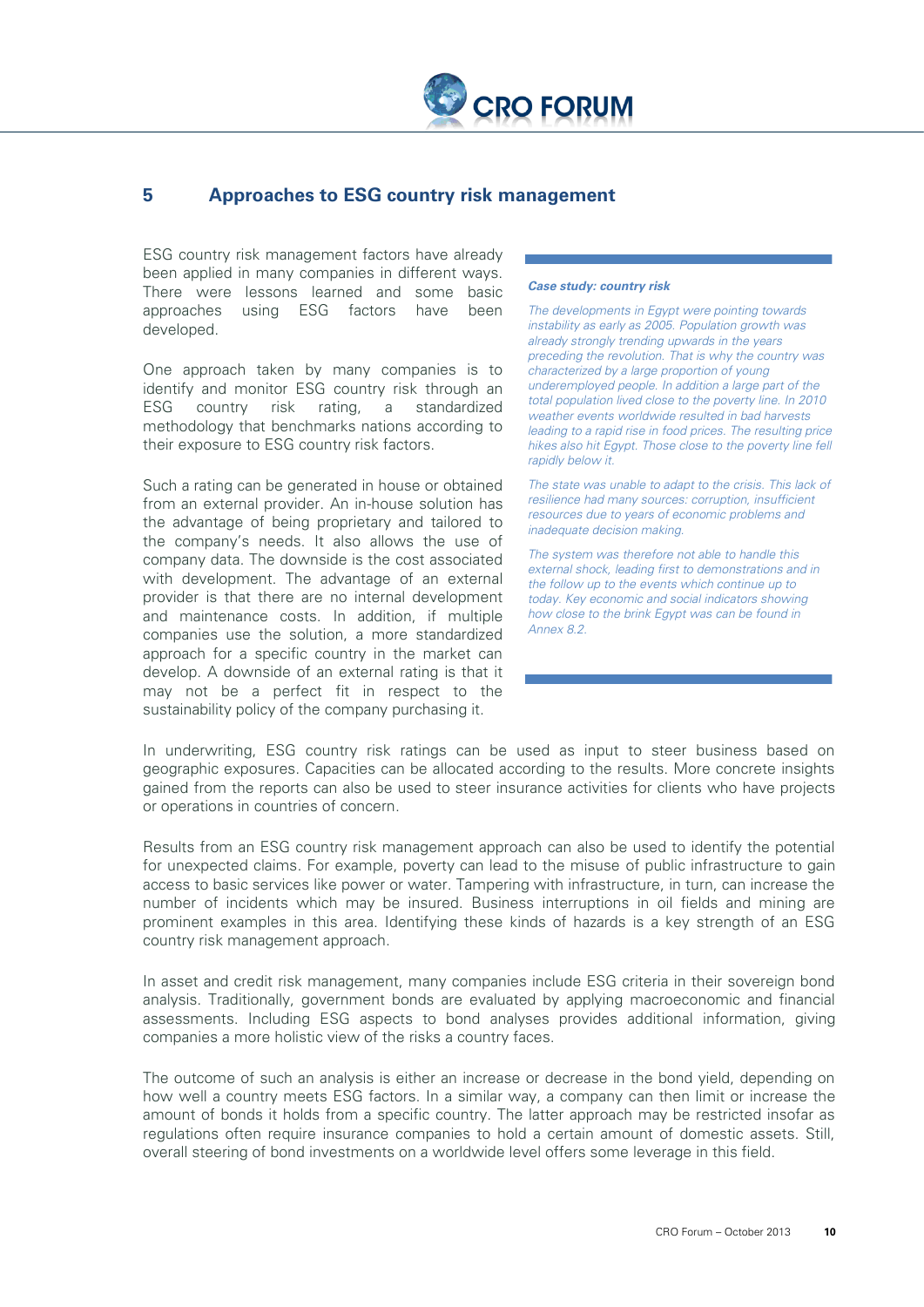

ESG country risk management can also help to manage operational risk by anticipating sudden societal and governance changes affecting subsidiaries, licenses, talent management, operational standards and compliance requirements in a country.

Last but not least, ESG country risk management also makes it easier to comply with accepted international standards on business ethics like the above-mentioned UN Global Compact, the PRI and PSI. It thus helps to protect insurance companies' reputations.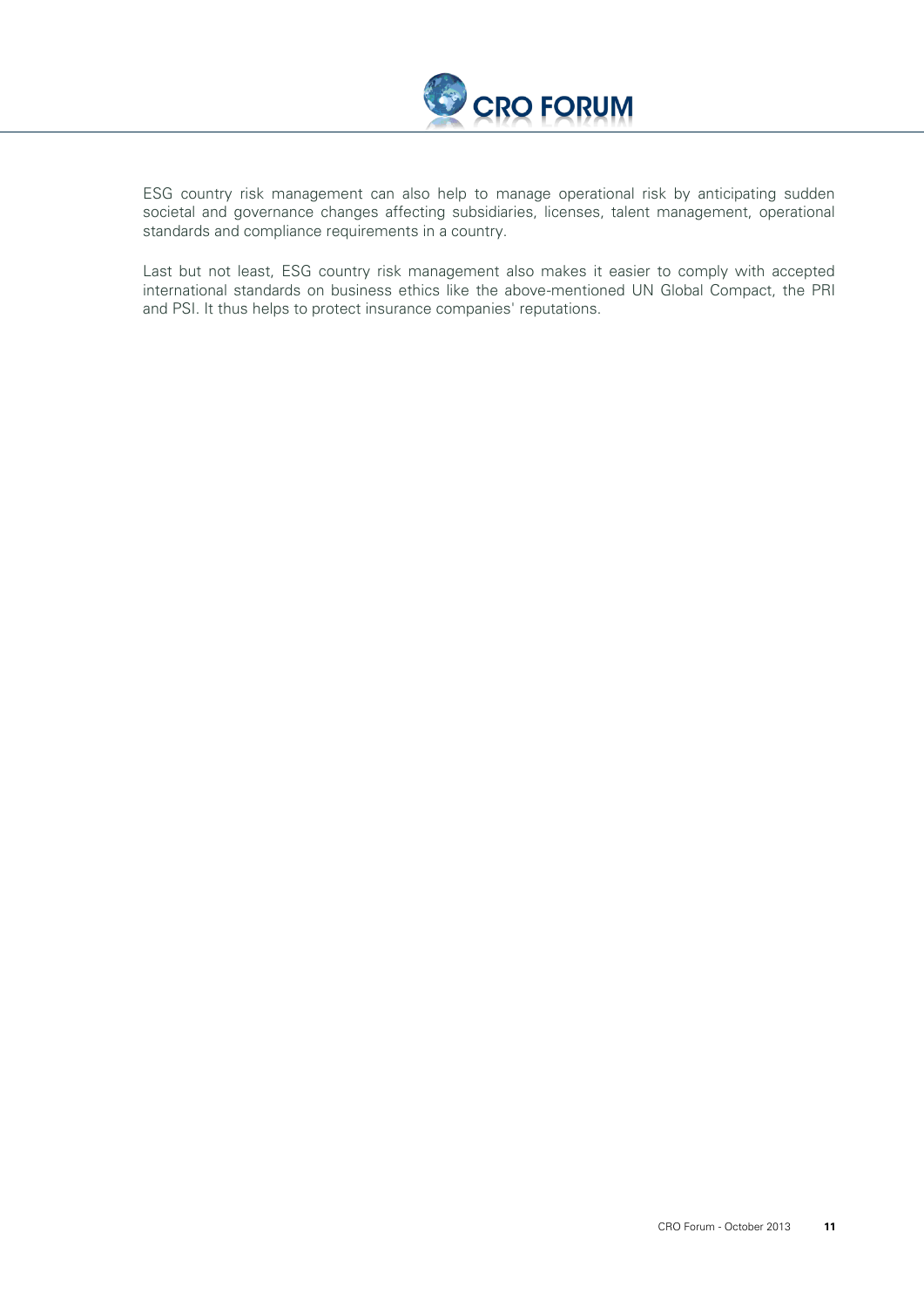

# **6 ESG country risk management – case studies**

## 6.1 A comprehensive ESG risk framework

Several transactions pose a dilemma to business practitioners: deals may be economically beneficial and perfectly fine from a legal and technical underwriting point of view, yet they may have significant environmental, social and governance downsides. Addressing such dilemmas requires a well-defined approach and the willingness to make decisions based on ESG principles.

A number of insurance companies responded to this need by establishing a comprehensive ESG risk framework specifically designed to identify and address such ESG risks. These can be defined as potentially negative environmental and socio-economic impacts of business transactions and the reputational risks that they may entail. Such an ESG framework applies to business transactions in underwriting and investments.

The framework includes a policy on how to identify and handle critical business cases based on predefined ESG factors. This approach applied to countries in an ESG country risk management process enables business practitioners to identify countries that pose a risk to business and/or reputation.

If the policy applies a transaction-specific due diligence, assessment is undertaken by experts. They carefully analyze the benefits and downsides of the transaction at hand and decide whether it is acceptable based on the company's ESG values, commitments and risk appetite.

#### *Case study: mining*

*Mining conflicts have become more frequent in the past few years. These events often take place in developing countries with weaknesses in governmental constitutions, deficiencies in rules of law and issues with corruption. In addition, the mines are often located in environmentally sensitive areas where indigenous people fear for the safety of their resources. Human rights abuses often lead to riots. Some of them are listed in the Annex of this paper.*

Over time, the knowledge gained from this process can result in easier-to-handle tools. One example is to compile a country watch list that identifies high ESG risk locations. The goal of such a list is to not directly underwrite risks or make investments in entities that are based there. Alternatively, companies may apply a policy that ensures that the heightened country risk is considered in any business transaction in these places. Factoring in country risk can also be done for companies operating in places of concern. Combined with a list of critical operations, e.g. mining, logging or delivery of weapons, the management of country risk becomes easier to handle in day-today business processes.

## 6.2 ESG integration for investing in sovereign bonds

Sovereign bond assessments pose a different challenge. The long-term viability of the investments has to be assured depending on the time frame the bonds run in the future. The opportunity here is to base the business decision not only on a traditional balance sheet analysis but also on the inclusion of additional ESG factors. Assessing how flexible, transparent and consistent a country handles environmental challenges, its social fabric and the design of its institutions reveal a lot about the potential for unrest. Since unrest may also negatively affect a country's ability to pay its debt obligations, the insights gained by an ESG country risk management process are highly valuable for taking investment decisions.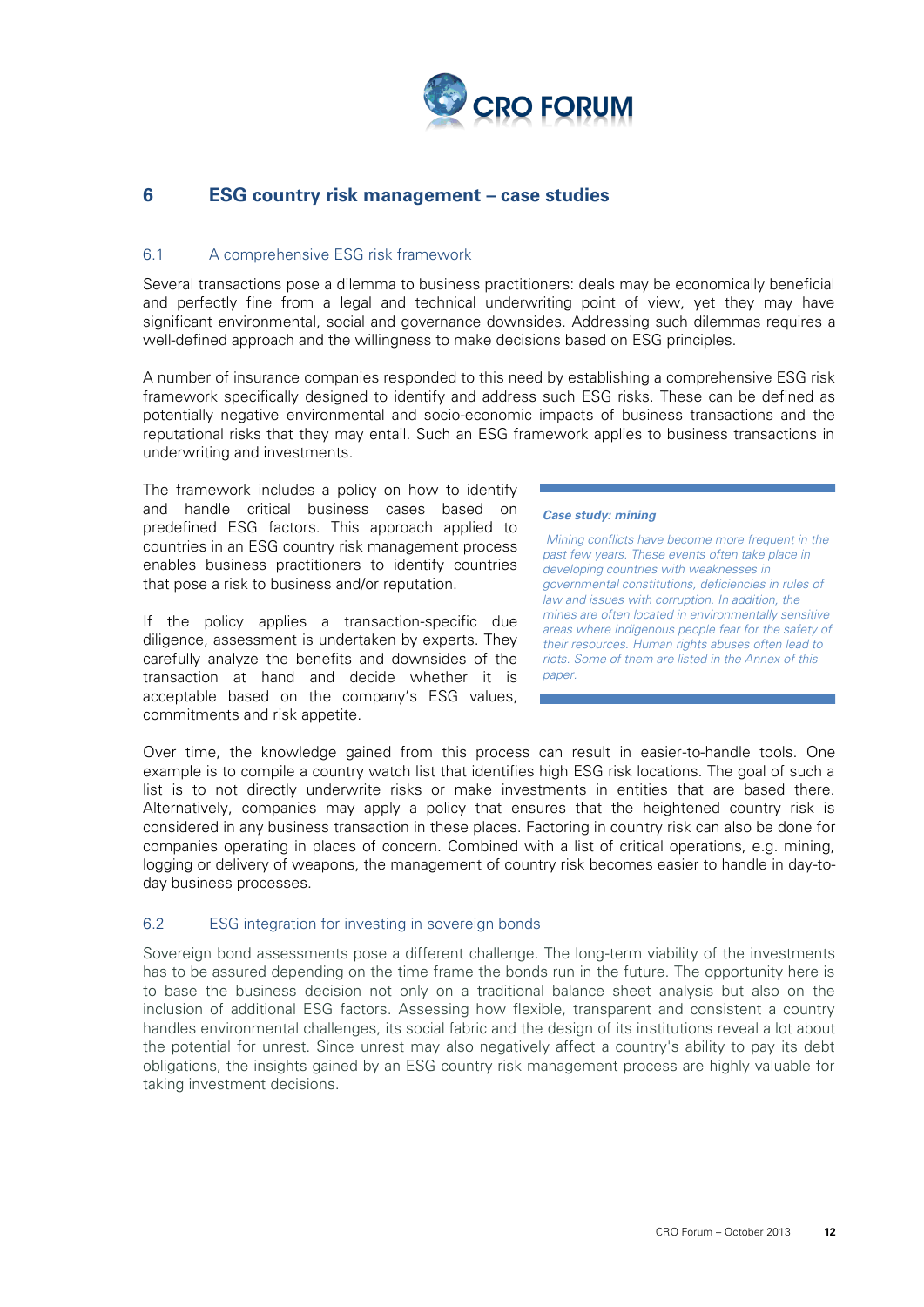

Aspects relating to ESG factors used were the following:

- **Institutional strength** refers to the stability and effectiveness of a country's institutions. Criteria here are e.g. the scale of public accountability, corruption perceptions, ease of doing business, human development and rule of law;
- **Political process** measures e.g. the government's ability to propose, pass and enforce its chosen legislation, the independence of public service from political pressures and the general quality of policy formulation and implementation;
- **Financial and economic strength** assesses the country's fundamental strengths and weaknesses by e.g. focusing particularly on the health of the banking sector, reliance on fuel exports and the size of the agriculture sector;
- **Structural changes** measure e.g. the trend of the country's governance quality as defined as the average of (relative) change for each of the aforementioned four sub-indicators, and;
- **External shock resilience** assesses a country's access to internal (e.g. fiscal reserves, resources) and external funds (e.g. bilateral swap arrangements, IMF lending facilities) in case of debt sustainability concerns and/or a capital market shock. Another example would be the country's exposure to cross-border stresses (e.g. geopolitical, military and foreign relations crises, environmental emergencies and disasters).

These factors are measured using a wide range of qualitative indicators supplied by international organizations or external providers. Based on these, a score is calculated and is used to steer the investment side of the business. Besides leading to better investment decisions, the process also serves to protect the reputation of a company.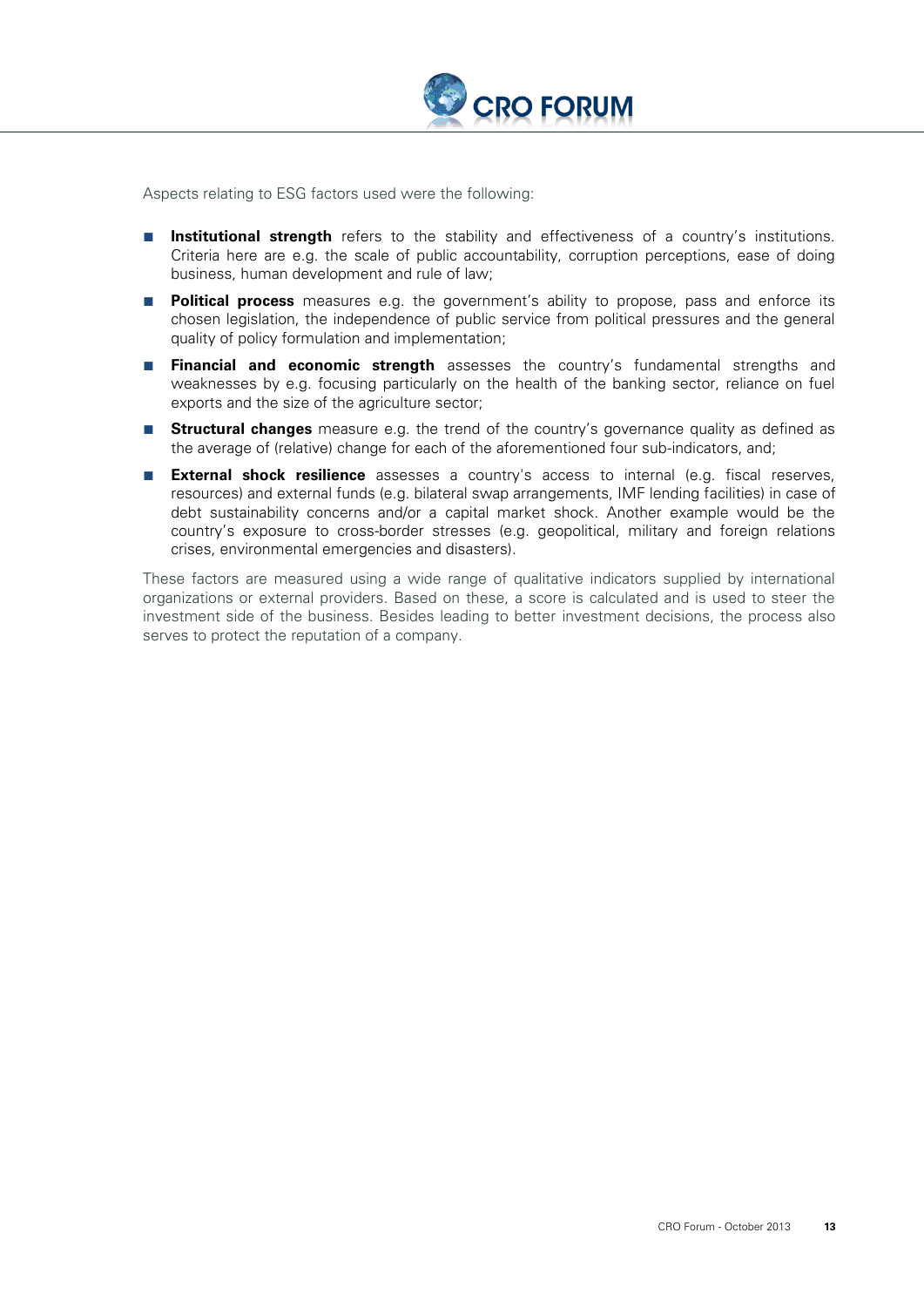

# **7 Conclusion: a common position**

ESG country risk management, as presented in this paper, demonstrates that it contributes additional valuable information complementing existing asset and credit risk management efforts. This leads to more comprehensive and robust underwriting and asset allocation, benefiting longterm business success as well as protecting the reputation of insurance companies.

As the world becomes ever more interconnected and complex, ensuring long-term business success and protecting companies' reputation is becoming increasingly challenging. Risk management tools have to adapt to this complexity. ESG country risk management is one step along this road of development. Although it cannot be a crystal ball, it can sharpen a company's awareness of significant developments, thus enabling it to prepare for both the upside and downside risks which could materialize.

Tools are one thing and the adequate application of them is another. People and businesses need insurance protection in any country - hence relocation is not practical. The methods presented here together with expert analysis could help to bridge the gap between offering insurance to all while at the same time promoting policies on sustainable development.

Implemented in this sense, it is the conviction of the authors that ESG country risk management is a state-of-the-art approach which benefits every risk professional's toolkit.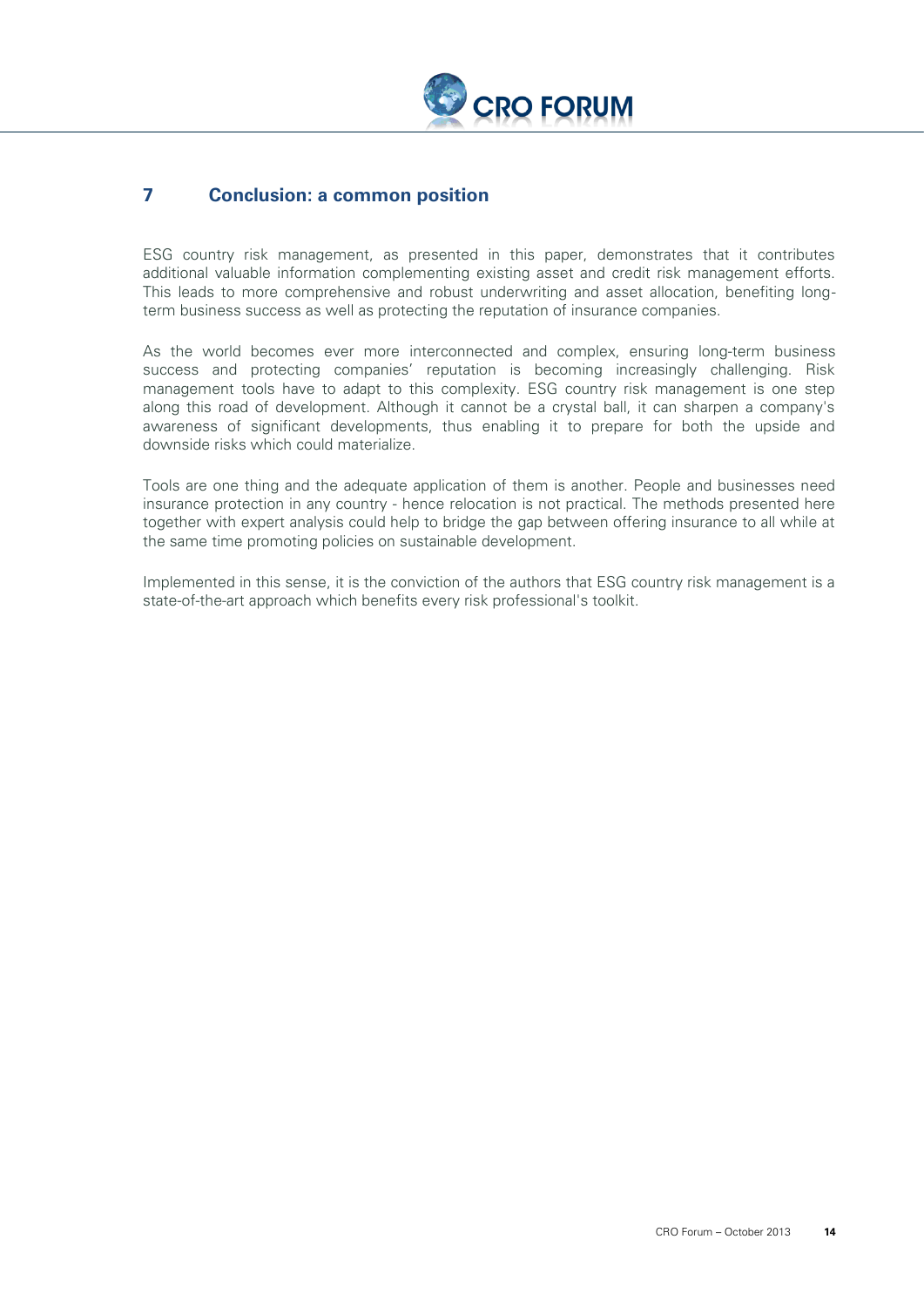

# **8 Annex**

# 8.1 Selected events worldwide related to ESG factors

| Year | <b>Country</b>         | <b>Overview</b>                                                                                                                                                                                             |
|------|------------------------|-------------------------------------------------------------------------------------------------------------------------------------------------------------------------------------------------------------|
| 2000 | India                  | City dwellers in India's drought-hit western state of Gujarat rioted<br>as the municipal water supply slowed to a trickle.                                                                                  |
| 2000 | Iran                   | Three people were killed and over 150 rioters arrested following<br>clashes over water shortages in Iran's south western town of<br>Abadan.                                                                 |
| 2000 | China                  | Thousands of Chinese farmers clashed with police after officials<br>cut off water leaking from a dam near Angiu village in Shandong<br>province.                                                            |
| 2001 | Iran                   | Forty-four people were arrested after riots broke out in the<br>central Iranian city of Isfahan against the rising water shortage.                                                                          |
| 2001 | China                  | One thousand Chinese people displaced by the controversial<br>Three Gorges Dam staged violent protests after being denied<br>compensation for the loss of their homes.                                      |
| 2002 | Algeria                | Algerian rioters set fire to a town hall, ransacked a local<br>government office and smashed cars in protest against water<br>shortages.                                                                    |
| 2002 | <b>Bolivia</b>         | Fifty Bolivian police officers staged an angry protest in the<br>eastern Bolivian city of Santa Cruz, demanding the removal of<br>several superior officers they accused of corruption and<br>mistreatment. |
| 2003 | Algeria                | Electric outages and cuts to the water supply triggered rioting<br>and demonstrations in at least two Algerian towns.                                                                                       |
| 2004 | China                  | Martial law stopped 90'000 protesters from fighting police over<br>the loss of their homes to a hydroelectric dam.                                                                                          |
| 2005 | Iraq                   | Protests over a lack of electricity, jobs and water degenerated<br>into rioting when police opened fire on demonstrators who had<br>stoned the governor's offices in Samawah.                               |
| 2005 | China                  | Riot police were called in to rescue the mayor when former<br>military construction workers surrounded him during a<br>compensation protest in China's showcase business city of<br>Shenzhen.               |
| 2005 | France                 | Riots affecting 274 towns in France: 2 deaths, 8,793 vehicles<br>damaged, 126 injured fire fighters, 200 million Euros in total<br>damages.                                                                 |
| 2005 | Hungary and<br>Croatia | Thousands of Croats and Hungarians organized a joint protest<br>against building a hydroelectric dam on the Drava for<br>environmental reasons.                                                             |
| 2006 | South Africa           | Riots break out in townships to protest against corruption within<br>the ruling government.                                                                                                                 |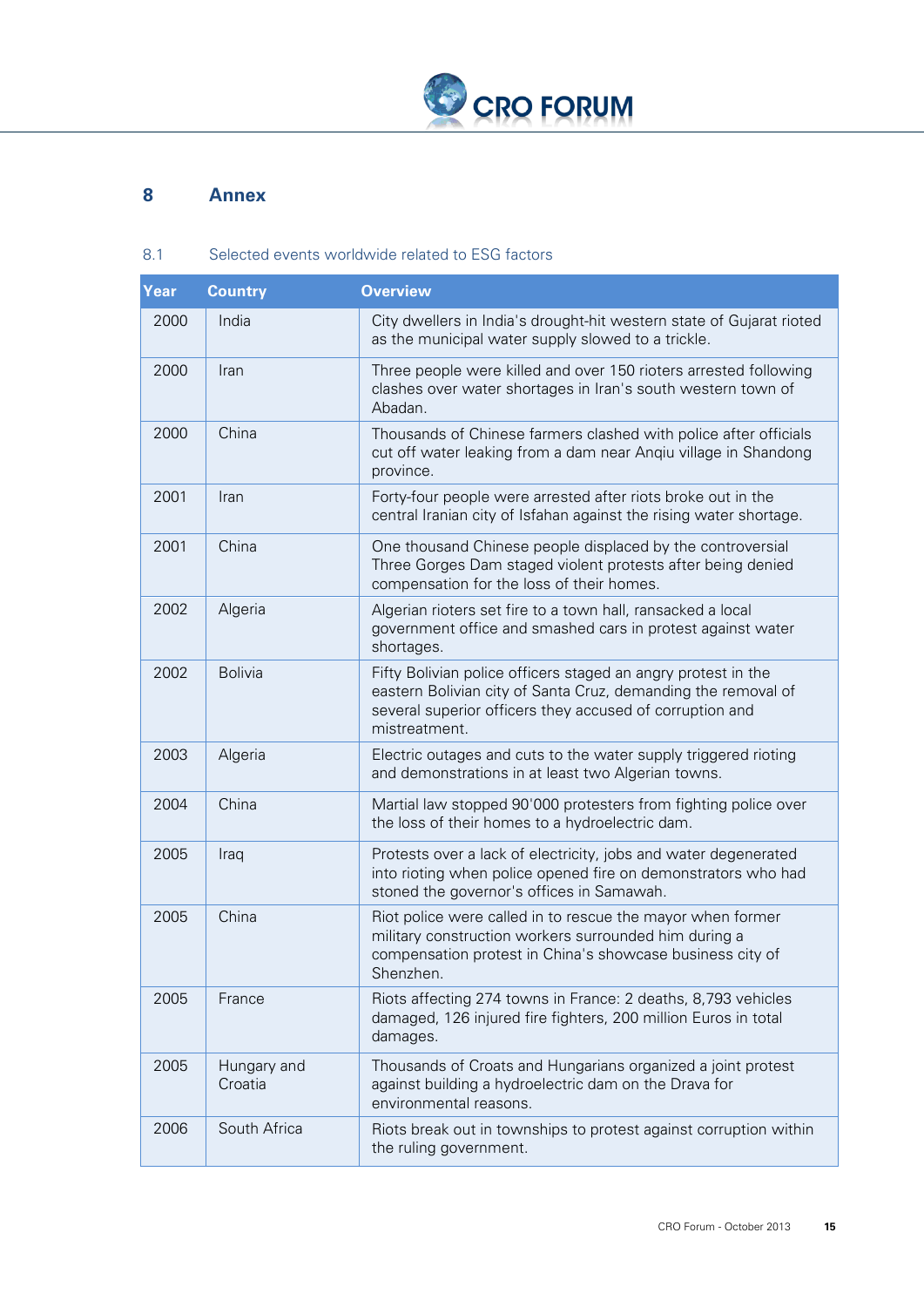

| Year | <b>Country</b>      | <b>Overview</b>                                                                                                                                                                                                                                                                                             |
|------|---------------------|-------------------------------------------------------------------------------------------------------------------------------------------------------------------------------------------------------------------------------------------------------------------------------------------------------------|
| 2006 | China               | Forty farmers and ten police officers were injured during a riot by<br>2,000 villagers over corruption in northeast China's Liaoning<br>province.                                                                                                                                                           |
| 2007 | Papua New<br>Guinea | On 23 April 2007 local landowner groups protesting over<br>proposed relocation settlements were successful in peacefully<br>halting mining and processing operations at the mine.                                                                                                                           |
| 2007 | Israel              | Israel's sanctions against Gaza caused water deprivation and riots<br>and retaliation against Israel.                                                                                                                                                                                                       |
| 2007 | Australia           | Sydney man was charged with murder after an alleged fight over<br>water restrictions.                                                                                                                                                                                                                       |
| 2007 | Sudan               | Four villagers were killed after a dam protest.                                                                                                                                                                                                                                                             |
| 2007 | Yemen               | At least a dozen people were killed during a land dispute<br>between tribesmen that erupted in a southern suburb of Sana'a.                                                                                                                                                                                 |
| 2007 | Somalia             | Five recorded food riots in the year.                                                                                                                                                                                                                                                                       |
| 2007 | Guinea              | A series of riots and unrest in Conakry, primarily related to food<br>prices and other economic and governance issues.                                                                                                                                                                                      |
| 2007 | India               | Hundreds of government food distributors were hiding in fear of<br>their lives in eastern India after riots that were triggered when<br>villagers accused them of stealing and hoarding food meant for<br>the poor. Four more riots were reported that year.                                                |
| 2007 | China               | Hundreds of students rioted after a graduation ceremony at a<br>private college in Fujian in protest of expensive fees and a lack of<br>recognition of their qualifications.                                                                                                                                |
| 2007 | China               | At least one villager was killed and dozens injured in a village in<br>Harbin, Heilongjiang province, after residents reportedly clashed<br>with armed police and private guards sent by developers to take<br>over their land.                                                                             |
| 2007 | Greece              | The Greek Parliament passed a controversial education bill that<br>sparked rioting in the streets of Athens. At least 20 people were<br>injured, 47 were detained, and 11 were arrested.                                                                                                                    |
| 2007 | Mauretania          | Protests triggered by sharp rises in the prices of grains and other<br>basic foodstuffs in southeastern towns and later in Nouakchott.<br>The first popular challenge to the policies of President Sidi<br>Mohamed Ould Cheikh Abdallahi's government.                                                      |
| 2007 | Mozambique          | Clashes in response to increased local bus fares and food prices<br>between police and rioters killed at least four people and<br>seriously injured more than 100. Crowds looted shops, destroyed<br>vehicles and burned tires and electricity poles. A total of six more<br>riots were reported that year. |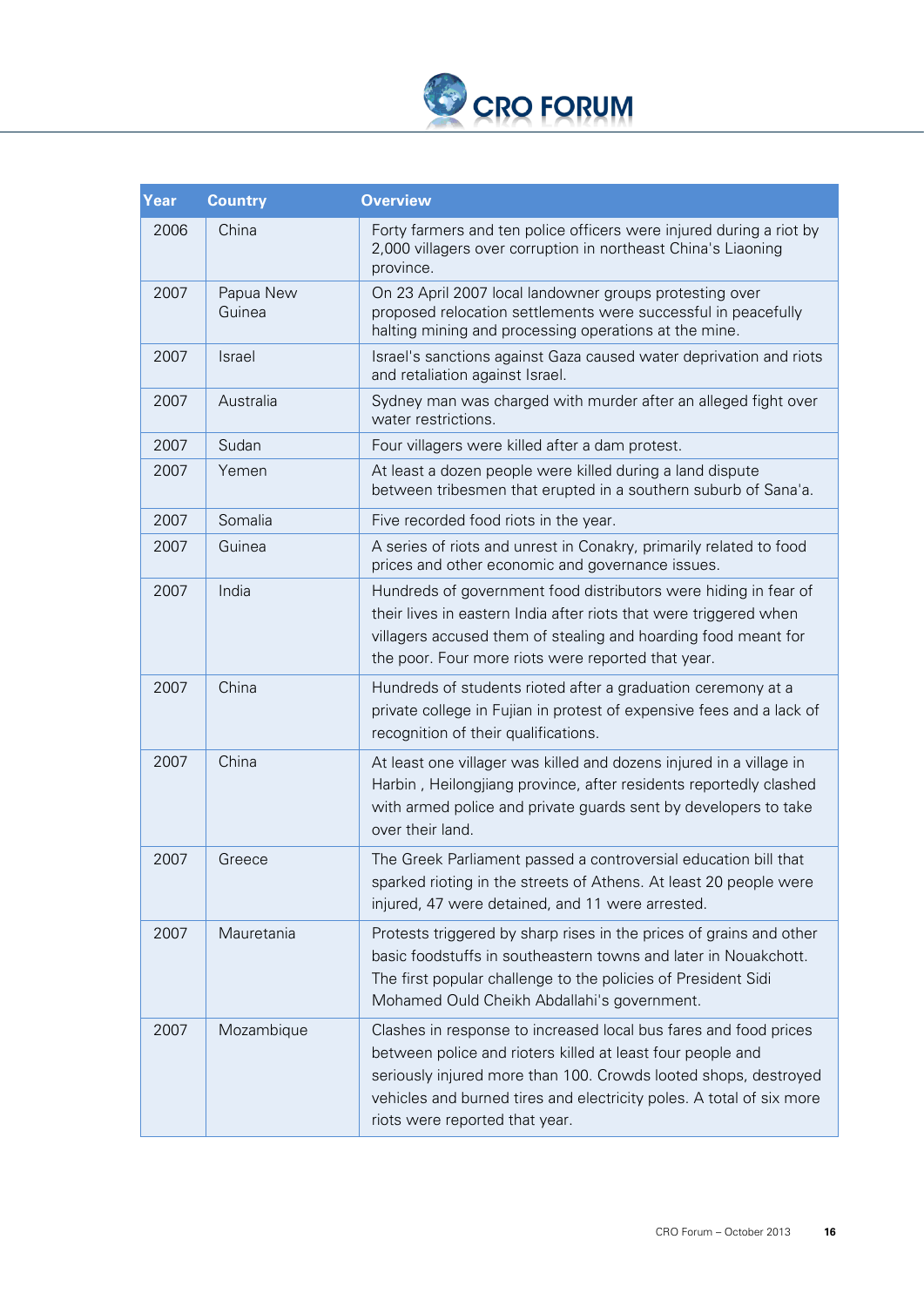

| Year | <b>Country</b> | <b>Overview</b>                                                                                                                                                                                                                                                                                                                                                         |
|------|----------------|-------------------------------------------------------------------------------------------------------------------------------------------------------------------------------------------------------------------------------------------------------------------------------------------------------------------------------------------------------------------------|
| 2007 | Uganda         | In Makerere University the water shortage prompted a riot by<br>students. Students blocked a road and hurled stones at<br>motorists. Four vehicles were destroyed.                                                                                                                                                                                                      |
| 2007 | Morocco        | Two waves of sit-ins to protest about high food prices in March<br>and September 2007.                                                                                                                                                                                                                                                                                  |
| 2007 | Senegal        | After demonstrations in late 2007, several consumers'<br>associations called a march and sit-in in March 2008 in Dakar.<br>Street clashes with police led to at least 24 arrests. More<br>protests followed in April.                                                                                                                                                   |
| 2008 | Nigeria        | Violence after a protest over the price of water.                                                                                                                                                                                                                                                                                                                       |
| 2008 | Pakistan       | Taliban threaten to blow up Warsak Dam, Peshewar's main water<br>supply.                                                                                                                                                                                                                                                                                                |
| 2008 | Yemen          | Twelve recorded food riots in the year.                                                                                                                                                                                                                                                                                                                                 |
| 2008 | Zimbabwe       | Civil strife in response to soaring inflation, the worsening<br>economic situation, the spread of a cholera epidemic and<br>presidential elections. There were food riots in Zimbabwe and<br>soldiers attacked foreign exchange dealers. The state finally<br>declared the cholera outbreak, which claimed more than 600 lives<br>and infected more than 13,000 people. |
| 2008 | Morocco        | Clashes in front of Morocco's parliament in Rabat in led to the<br>sentencing of 34 people.                                                                                                                                                                                                                                                                             |
| 2008 | Cameroon       | Anti-government violent riots in Douala, Yaoundé, Bamenda and<br>other major cities as widespread anger errupted over high fuel<br>and food prices and a bid by President Paul Biya to extend his 25-<br>year rule. Between 24 and 100 reportedly killed. There is a total<br>of forty recorded food riots in the year.                                                 |
| 2008 | Sudan          | One person was killed and six others were injured during a food<br>riot inside a camp that housed Chadian refugees in the Sudanese<br>region of Darfur. There is a total of four recorded food riots in the<br>year.                                                                                                                                                    |
| 2008 | Cote d'Ivoire  | Some 1,500 protesters marched in the Cocody and Yopougon<br>districts of Abidjan. Riot police moved in to disperse the crowds.<br>One person was reportedly killed and at least 10 others injured.                                                                                                                                                                      |
| 2008 | Burkina Faso   | Following violent riots in February - prompted by high food prices<br>and increased government efforts to collect taxes from small-<br>scale merchants - a general strike was called by unions in April<br>2008.                                                                                                                                                        |
| 2008 | Ethiopia       | Riots due to drought and increased food prices in some areas in<br>the Southern Nations, Nationalities and Peoples Region (SNNPR).                                                                                                                                                                                                                                      |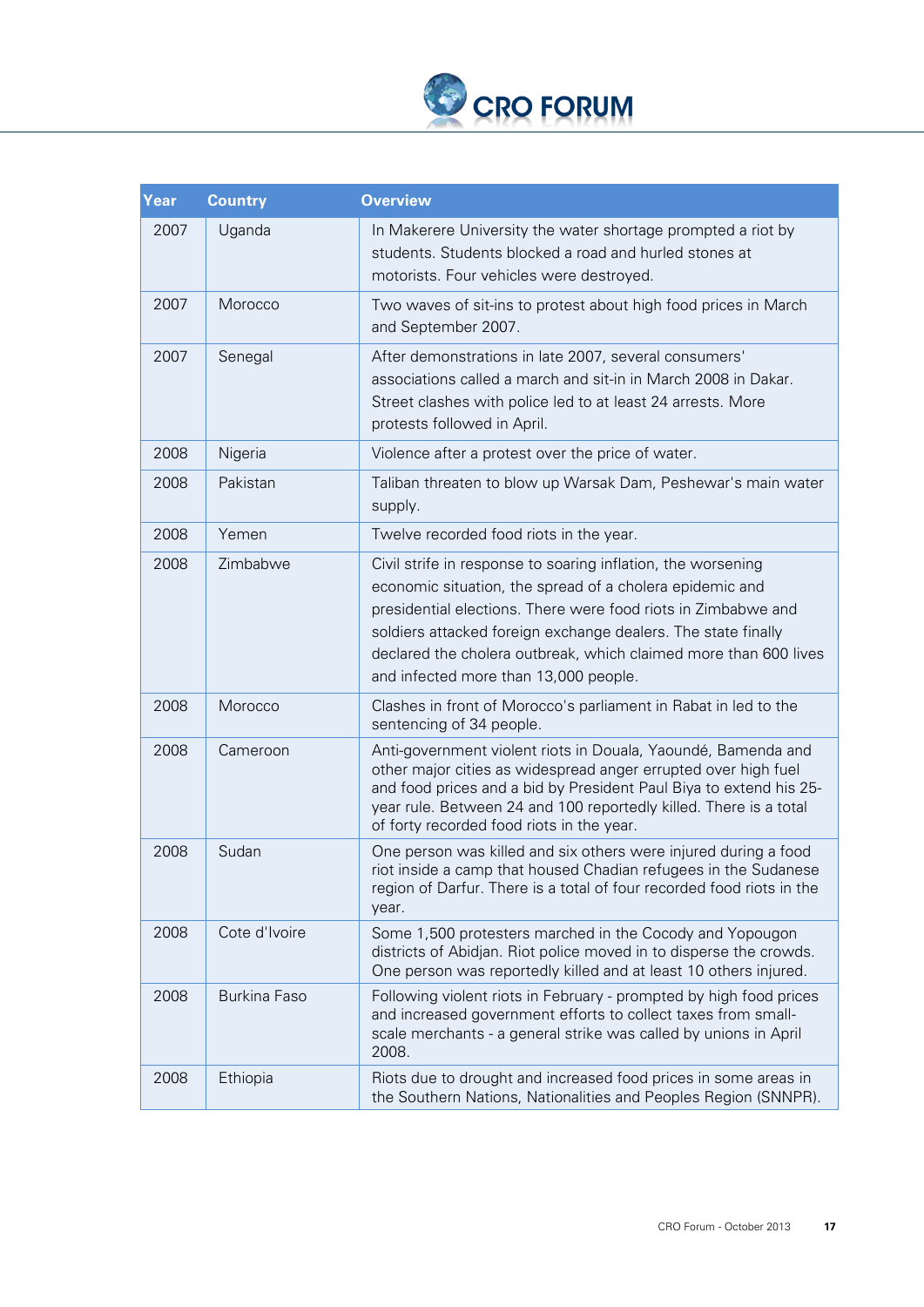

| Year | <b>Country</b>          | <b>Overview</b>                                                                                                                                                                                                                                                                                                                                         |
|------|-------------------------|---------------------------------------------------------------------------------------------------------------------------------------------------------------------------------------------------------------------------------------------------------------------------------------------------------------------------------------------------------|
| 2008 | Haiti                   | Demonstrators erected burning barricades in the streets of the<br>southern city of Les Cayes to protest about rising food prices<br>Several hundred demonstrators joined the protest in the slum of<br>La Savane before they were dispersed by UN peacekeepers and<br>Haiti police firing tear gas. A total of five recorded food riots in<br>the year. |
| 2008 | Bangladesh              | Thousands of garment workers in the Bangladeshi capital of<br>Dhaka went on strike, closing down factories in protest at<br>spiraling food prices. Demonstrators clashed with police during a<br>rampage in which cars and shops were smashed.                                                                                                          |
| 2008 | Egypt                   | Three recorded food riots in the year. Rising prices for bread and<br>other staples and alleged corruption sparked clashes at bakeries<br>in poorer neighborhoods, leading to several deaths and multiple<br>arrests.                                                                                                                                   |
| 2008 | Somalia                 | Security forces killed at least five people in the Somali capital<br>Mogadishu as they cracked down on riots sparked by rising food<br>prices and record inflation.                                                                                                                                                                                     |
| 2008 | Madagascar              | The government banned rice exports to cushion Madagascar<br>against spiraling global food prices leading to riots.                                                                                                                                                                                                                                      |
| 2008 | Tunisia                 | Protests over the rising costs of living and unemployment took<br>place in Redeyef in the Gafsa mining region, with one person<br>shot dead, 22 injured and union leaders arrested in a clash with<br>security forces.                                                                                                                                  |
| 2008 | India                   | A group of hungry people in Bundelkhand attacked villagers and<br>looted food on the fringes of Mahoba's Kankuan village.                                                                                                                                                                                                                               |
| 2009 | China and India         | China tries to block a USD 2.9 billion Asian Development Bank<br>loan to India on the grounds that part of it was destined for water<br>projects in a disputed area.                                                                                                                                                                                    |
| 2009 | Ethiopia and<br>Somalia | Three killed and a community driven from their homes after a<br>borehole dispute.                                                                                                                                                                                                                                                                       |
| 2009 | China                   | Violent clashes over water pollution.                                                                                                                                                                                                                                                                                                                   |
| 2009 | India                   | A family in Maharashtra Pradesh state is killed by a mob after<br>illegally drawing water from a municipal pipe.                                                                                                                                                                                                                                        |
| 2009 | India                   | One person died and at least six more were injured in Mumbai as<br>police's baton charged on hundreds of unruly protesters who<br>were trying to crash into the Municipal Corporation of Greater<br>Mumbai to demand immediate withdrawal of water cuts in the<br>city.                                                                                 |
| 2009 | Koreas                  | North Korea releases water from a dam, causing flash flooding<br>and deaths in South Korea.                                                                                                                                                                                                                                                             |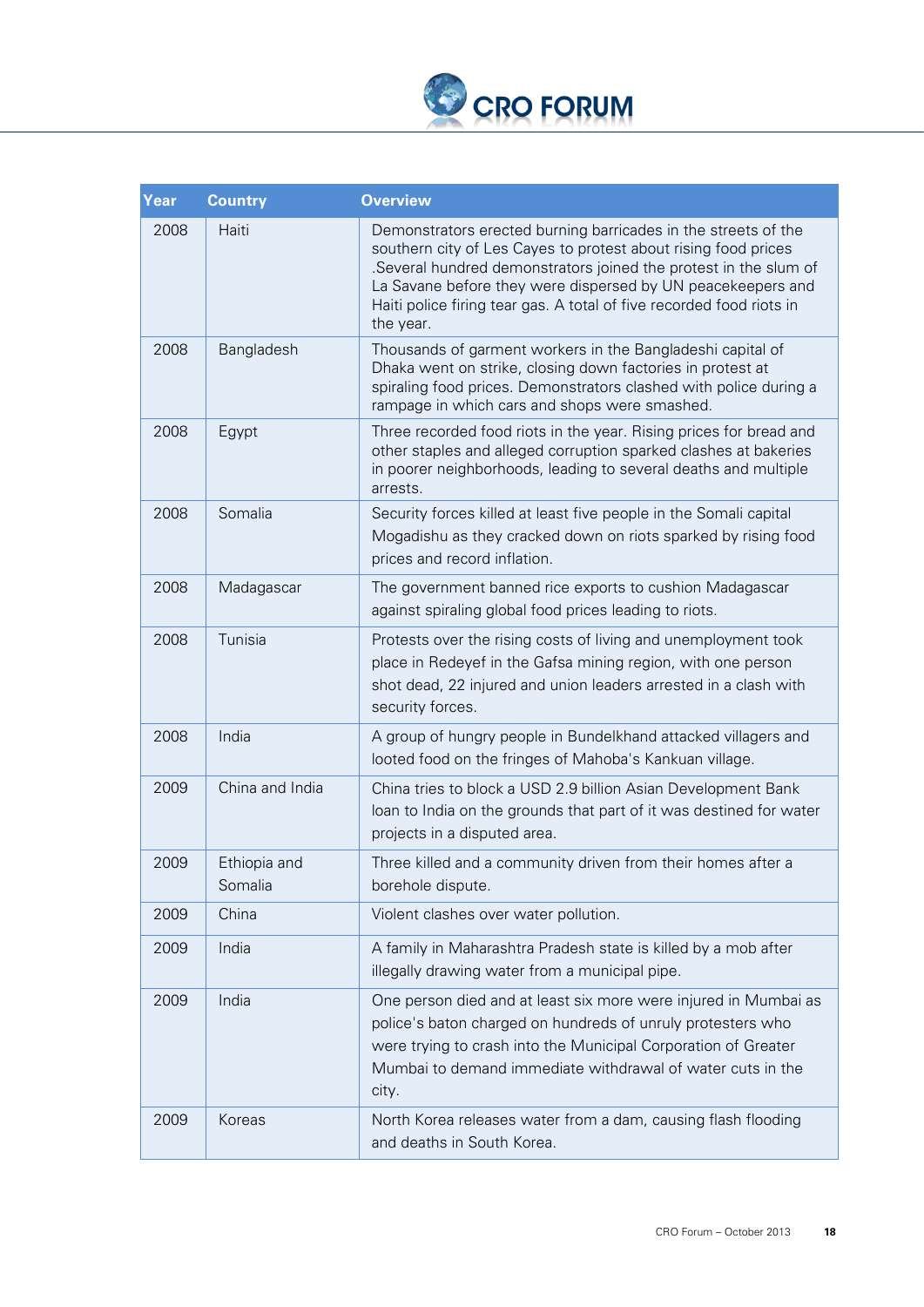

| Year | <b>Country</b> | <b>Overview</b>                                                                                                                                                                                                                                                                                                                                |
|------|----------------|------------------------------------------------------------------------------------------------------------------------------------------------------------------------------------------------------------------------------------------------------------------------------------------------------------------------------------------------|
| 2009 | China          | More than 180 people died in ethnic violence in a Muslim area of<br>western China. The spark for the unrest in Xinjiang was a brawl<br>between majority Han Chinese and Muslim Uighur factory<br>workers 1,800 miles away. Economic tensions between Han and<br>Uighurs contributed to the riots.                                              |
| 2009 | China          | In Panyu, about 100 family members and friends of an infant's<br>parents, all of them migrant workers, demanded a more detailed<br>explanation on the suspicious death of a child. When they did not<br>get it, they went on the rampage, smashing windows and<br>destroying medical facilities at the hospital.                               |
| 2009 | Venezuela      | Venezuelan police dispersed a rally by opponents of the country's<br>controversial new education law after protesters threw rocks at<br>police and attempted to break through a barrier.                                                                                                                                                       |
| 2010 | Pakistan       | 100 killed and scores injured after fighting over irrigation water<br>between tribes.                                                                                                                                                                                                                                                          |
| 2010 | China          | Violent clashes over water pollution. Thousands of villagers from<br>the Zhuang ethnic group clashed with Han workers over an<br>aluminum plant that natives say dumped the sewage that<br>poisoned their drinking water and flooded 100 homes.                                                                                                |
| 2010 | Philippines    | The Philippine government sent troops into Manila to prevent<br>unrest as authorities distributed water to some of the million-plus<br>people affected by a water shortage. Many in Manila had been<br>left with limited supplies or no water at all following a prolonged<br>drought.                                                         |
| 2010 | Pakistan       | A water dispute in Pakistan's tribal region leads to 116 deaths.                                                                                                                                                                                                                                                                               |
| 2010 | India          | Injuries after protests over erratic water supply in New Delhi.<br>Hundreds of people blocked the traffic and pelted stones at<br>police and vehicles in New Ashok Nagar area of east Delhi to<br>protest against water shortage in their locality. This was the third<br>major water-related riot in the capital that summer.                 |
| 2010 | North Korea    | One person was killed by armed guards when a group of people<br>attempted to rob a food train at Komusan railway station in<br>Puryong-gun, North Hamgyong Province.                                                                                                                                                                           |
| 2010 | India          | Riots took place in a number of districts of Assam when poor<br>people who were denied special ration cards for rice at<br>concessional prices revolted and attacked government officials<br>and destroyed public property. Lives were lost, large numbers of<br>people injured and many buildings and offices were burnt down<br>and damaged. |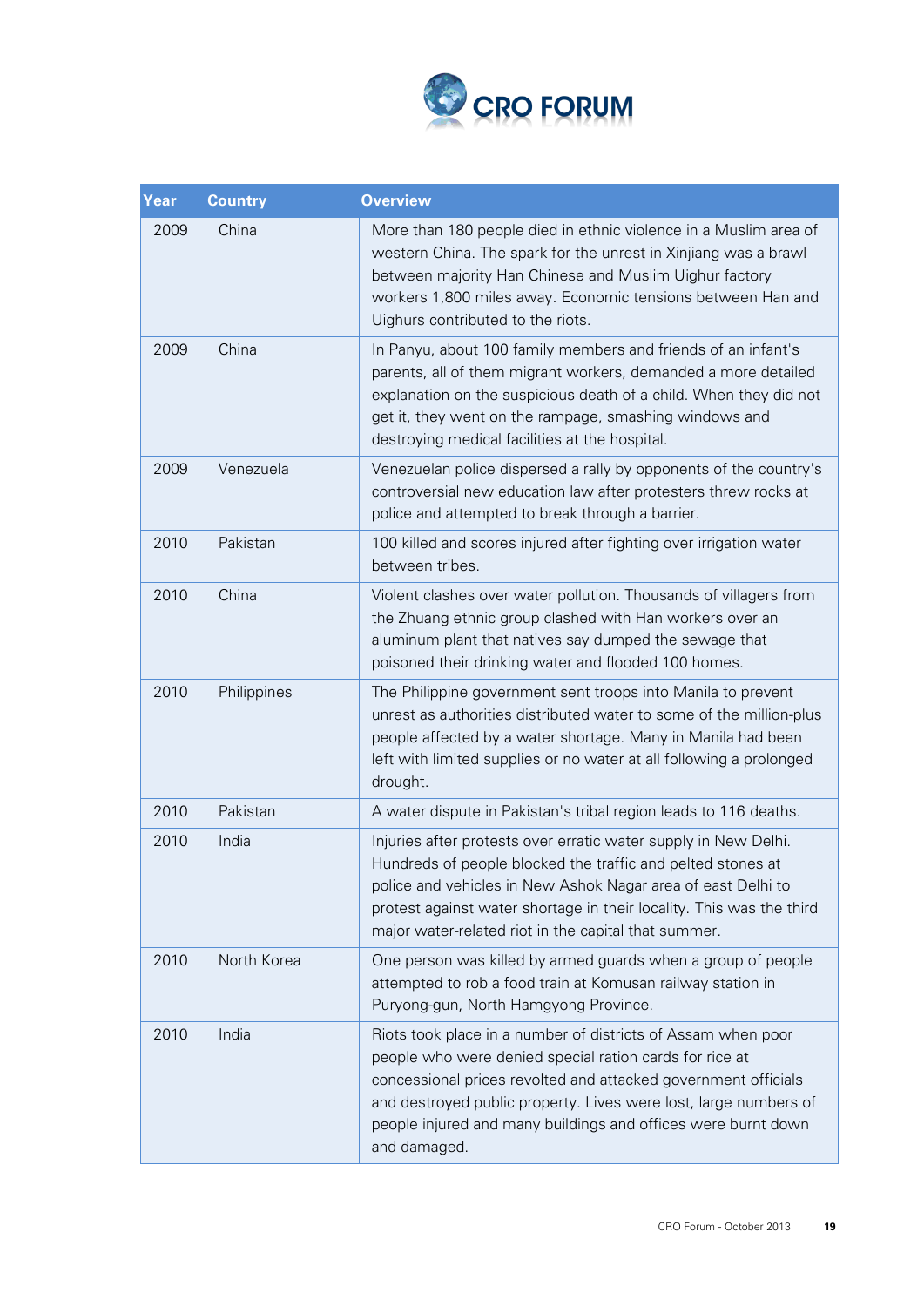

| Year | <b>Country</b> | <b>Overview</b>                                                                                                                                                                                                                                                         |
|------|----------------|-------------------------------------------------------------------------------------------------------------------------------------------------------------------------------------------------------------------------------------------------------------------------|
| 2010 | Haiti          | Riots broke out in the center of Haiti's capital as government<br>trucks carrying rice were attacked by crowds. Shots fired by<br>police failed to deter hungry and desperate crowds as they<br>scrambled to grab food bags and fought each other over the<br>supplies. |
| 2010 | Mozambique     | Almost 150 people were arrested in Mozambique following riots<br>over soaring bread prices in which 10 people were killed. There<br>were thirteen recorded food riots in the year.                                                                                      |
| 2010 | South Africa   | Rioting students and the police clashed at the University of<br>Johannesburg's Bunting Road campus in protest over tuition<br>fees.                                                                                                                                     |
| 2010 | <b>Bolivia</b> | Riot police clashed with about 300 people who looted stores and<br>smashed windows during a three-day public transport strike.                                                                                                                                          |
| 2010 | India          | Thousands of people took to the streets and ransacked and<br>torched government properties and offices of Bihar State<br>Electricity Board in Bhagalpur on Saturday because of the power<br>and water crisis in Bihar.                                                  |
| 2010 | Malaysia       | More than 1,000 people angry with a water privatization deal<br>clashed with police in downtown Kuala Lumpur.                                                                                                                                                           |
| 2011 | <b>Brazil</b>  | Hundreds of indigenous people staged a day-long protest at the<br>site of the Belo Monte dam, halting construction work for about<br>15 hours.                                                                                                                          |
| 2011 | China          | Violent clashes over water pollution.                                                                                                                                                                                                                                   |
| 2011 | Tunisia        | Over 300 recorded food riots in the year.                                                                                                                                                                                                                               |
| 2011 | Libya          | Over 10,000 recorded food riots in the year.                                                                                                                                                                                                                            |
| 2011 | Egypt          | Over 800 recorded food riots in the year.                                                                                                                                                                                                                               |
| 2011 | Mauretania     | One recorded food riot in the year.                                                                                                                                                                                                                                     |
| 2011 | Algeria        | Four recorded food riots in the year.                                                                                                                                                                                                                                   |
| 2011 | Saudi Arabia   | One recorded food riot in the year.                                                                                                                                                                                                                                     |
| 2011 | Sudan          | One recorded food riot in the year.                                                                                                                                                                                                                                     |
| 2011 | Yemen          | Over 300 recorded food riots in the year.                                                                                                                                                                                                                               |
| 2011 | Oman           | Two recorded food riots in the year.                                                                                                                                                                                                                                    |
| 2011 | Morocco        | Five recorded food riots in the year.                                                                                                                                                                                                                                   |
| 2011 | Iraq           | Twenty-nine recorded food riots in the year.                                                                                                                                                                                                                            |
| 2011 | <b>Bahrain</b> | Thirty-one recorded food riots in the year.                                                                                                                                                                                                                             |
| 2011 | <b>USA</b>     | Occupy Wall Street protests spread across the US.                                                                                                                                                                                                                       |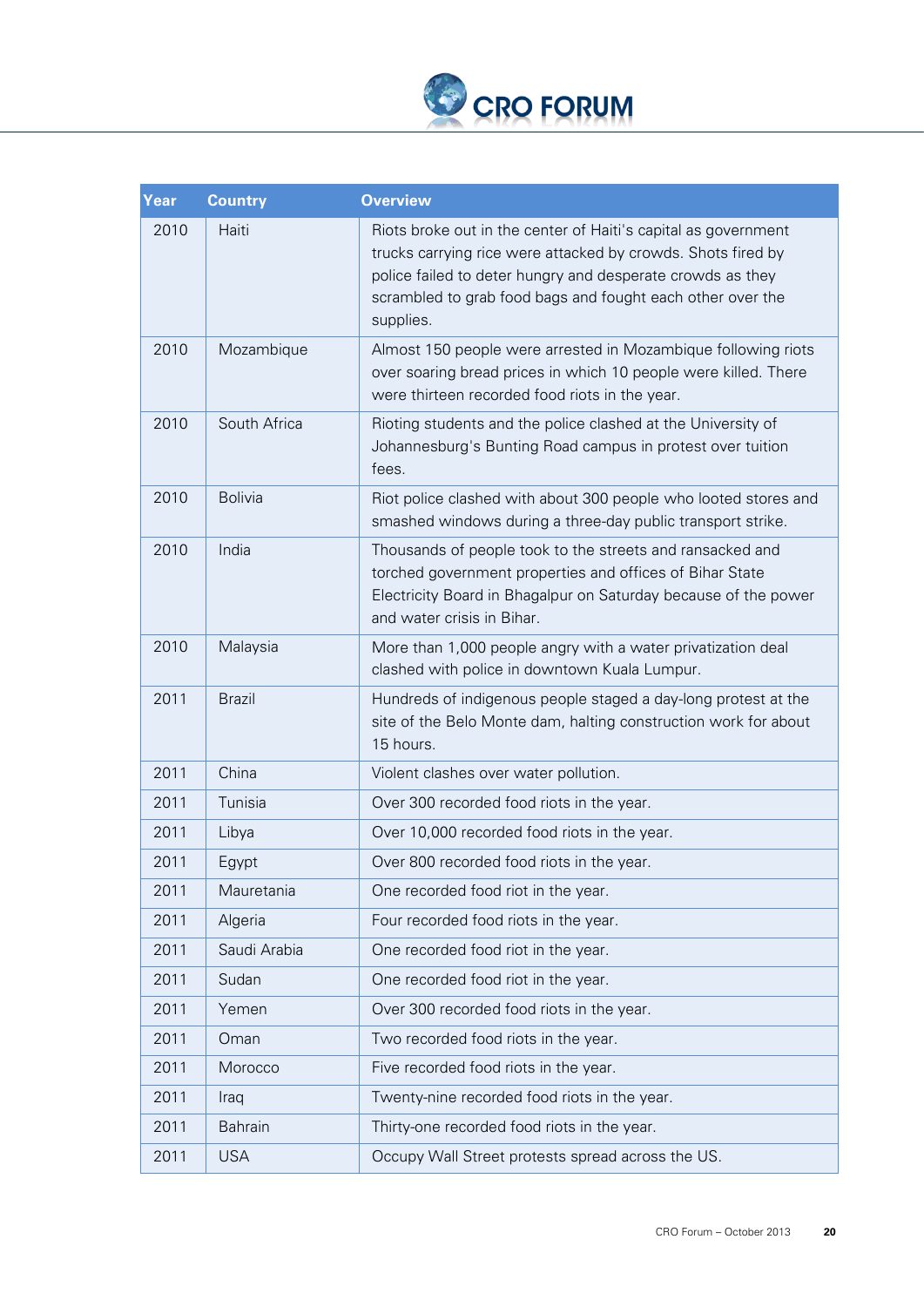

| Year | <b>Country</b> | <b>Overview</b>                                                                                                                                                                                                                                                                                                                |
|------|----------------|--------------------------------------------------------------------------------------------------------------------------------------------------------------------------------------------------------------------------------------------------------------------------------------------------------------------------------|
| 2011 | Spain          | Protests against the austerity policy of the government in many<br>cities in Spain.                                                                                                                                                                                                                                            |
| 2011 | Greece         | Protests against the austerity policy of the government in many<br>cities in Greece.                                                                                                                                                                                                                                           |
| 2011 | Portugal       | Protests against the austerity policy of the government in many<br>cities in Portugal.                                                                                                                                                                                                                                         |
| 2011 | Syria          | Over 900 recorded food riots in the year.                                                                                                                                                                                                                                                                                      |
| 2011 | Uganda         | Five recorded food riots in the year. The protest movement<br>began in Kampala. Ugandans were angry because of the rising<br>prices of food and fuel, which have driven up the overall cost of<br>living in the country. Uganda's annual inflation rate increased to<br>14.1% in April compared with 11.1% the previous month. |
| 2011 | China          | South Chinese villagers wielding clubs and stones attacked an<br>industrial park, incensed by reports that an official had sold land<br>without compensating them.                                                                                                                                                             |
| 2012 | Russia         | Protests against presidential elections in Russia.                                                                                                                                                                                                                                                                             |
| 2012 | Indonesia      | At least two people were killed and eight wounded in clashes<br>between protesters and police during demonstrations over a<br>planned gold mine in eastern Indonesia. Residents fear mining<br>will threaten forest areas and drain water.                                                                                     |
| 2012 | South Africa   | Riots at several mines in South Africa resulted in violence which<br>left many dead and injured.                                                                                                                                                                                                                               |
| 2012 | India          | Three people were injured in clashes that broke out between<br>villagers and policemen in Delhi's suburb Noida. The clashes took<br>place when officials from the Noida Development Authority along<br>with the police went to Noida Extension to demolish some<br>unauthorized construction.                                  |
| 2012 | Cambodia       | Riot police hit and kicked protesters as they marched in the<br>capital Phnom Penh to demand compensation for being evicted<br>from their homes to make way for a luxury development. At least<br>five protesters were injured, all of them women.                                                                             |
| 2012 | China          | At least 12 people were killed in riots in Xinjiang, the restive<br>region in China's far northwest, as rioters armed with knives<br>attacked and killed 10 people and the police shot dead two<br>rioters.                                                                                                                    |
| 2012 | India          | Desperate residents, furious at water shortages and power cuts<br>lasting up to 18 hours per day, fought running battles with police,<br>hurled stones, burnt tires and blocked off roads.                                                                                                                                     |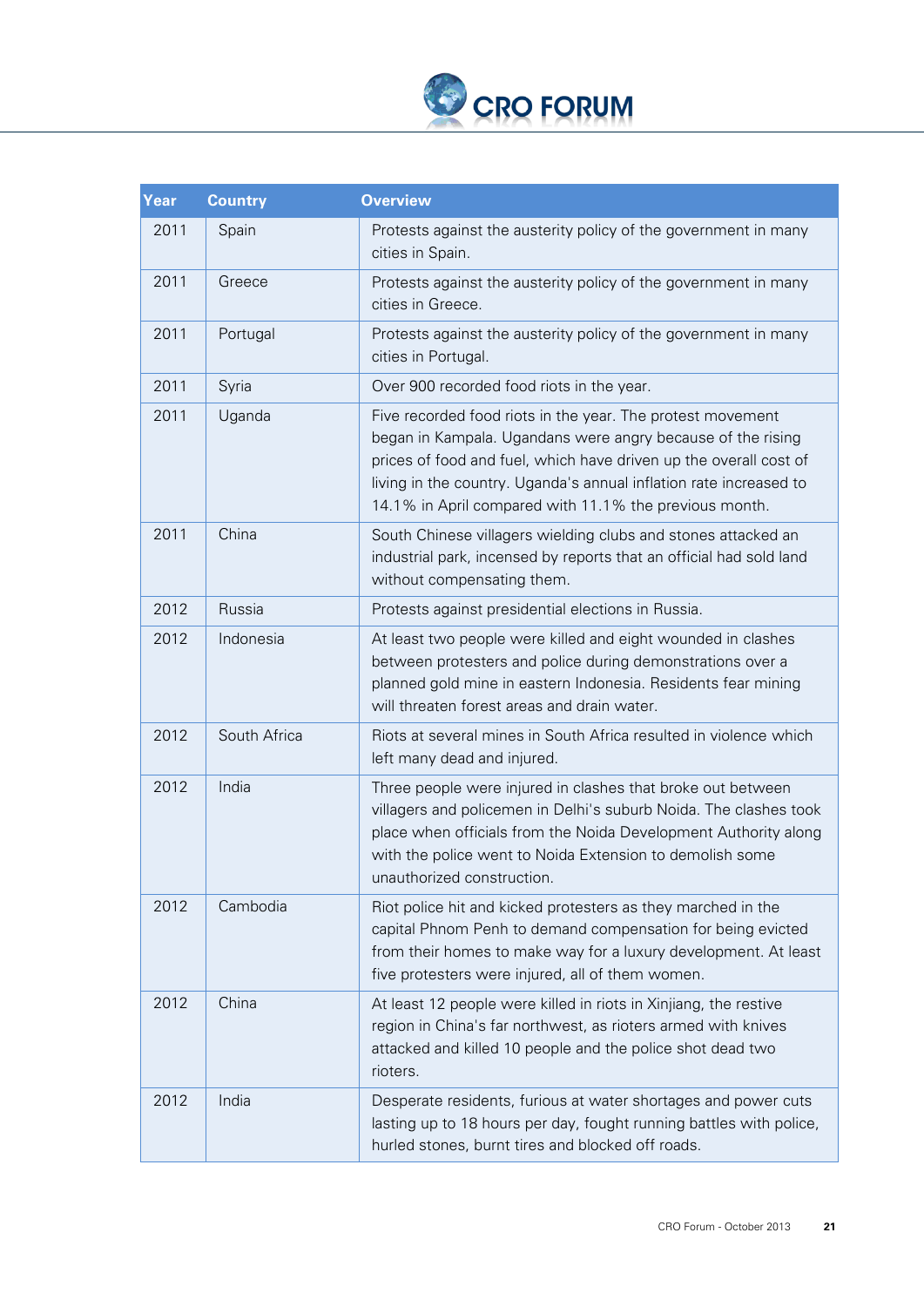

| Year | <b>Country</b> | <b>Overview</b>                                                                                                                                                                                                                                                                                                                                                                              |
|------|----------------|----------------------------------------------------------------------------------------------------------------------------------------------------------------------------------------------------------------------------------------------------------------------------------------------------------------------------------------------------------------------------------------------|
| 2013 | Guatemala      | A mining project provoked an increase in conflict in the region,<br>which recently escalated on 27 April when the mining company's<br>private security shot at community members, injuring six men,<br>two of them seriously.                                                                                                                                                                |
| 2013 | India          | Unrest and protests in Tawang against 15 proposed dams, which<br>led to violence by police against Buddhist monks who joined the<br>protests.                                                                                                                                                                                                                                                |
| 2013 | Spain          | Riots break out after Spanish prime minister denies corruption<br>charges.                                                                                                                                                                                                                                                                                                                   |
| 2013 | Chile          | Up to 150,000 people marched through the capital, Santiago, to<br>demand education reform. Violence broke out as some threw<br>molotov cocktails and stones at police, who fired tear gas and<br>water cannons. There were more than 100 arrests.                                                                                                                                            |
| 2013 | India          | An anti-encroachment demolition drive against illegal colonizers<br>turned violent in Kayampur village when the Greater Noida<br>Industrial Development Authority (GNIDA) flattened government<br>land across three villages. An irate mob resorted to violence and<br>pelted stones at authority personnel. Police arrested one person<br>and lodged a case of rioting against four others. |
| 2013 | Turkey         | Gezi Park riots in Istanbul turn violent.                                                                                                                                                                                                                                                                                                                                                    |

Sources: Press sources<br>Merrill Lynch Global Research<br>Oregon State "International Water Events Database"<br>The Food Crises and Political Instability in North Africa and the Middle East Marco Lagi, Karla Z. Bertrand and Yaneer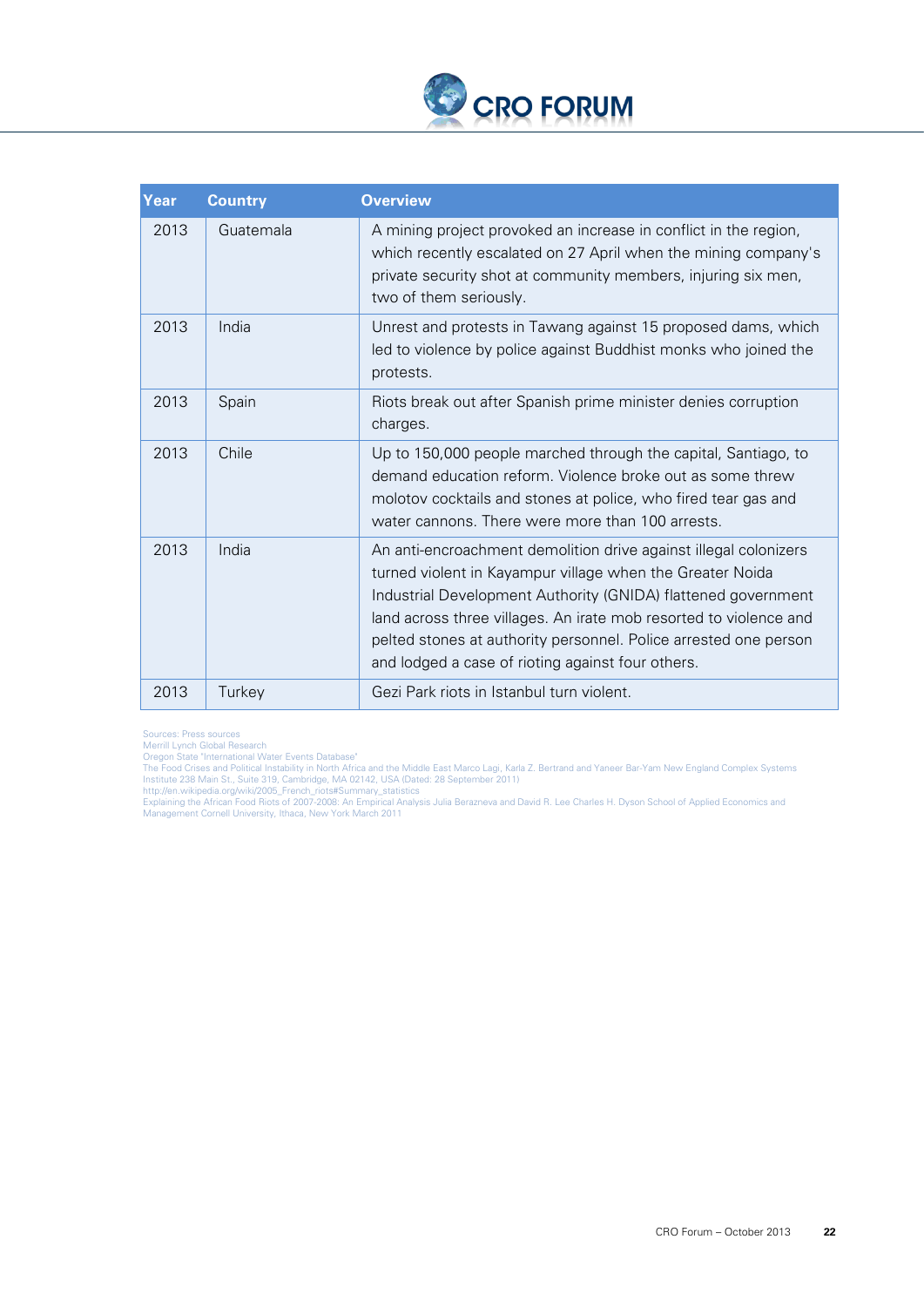

# 8.2 Key socio-economic indicators Egypt 2005 - 2011

| Key data Egypt 2005 - 2011                          |                |            |                                                                                                                                                                                                                                                                       |  |  |
|-----------------------------------------------------|----------------|------------|-----------------------------------------------------------------------------------------------------------------------------------------------------------------------------------------------------------------------------------------------------------------------|--|--|
|                                                     | 2005           | 2011       | <b>Comment</b>                                                                                                                                                                                                                                                        |  |  |
| Population<br>(Source: Statistical<br>Agency Egypt) | 70 million     | 79 million | Although an annual growth at 1.7% is quite<br>stable, in absolute numbers the population is<br>growing because the group of young people is<br>large.                                                                                                                 |  |  |
| Poverty<br>(Source: Worldbank)                      | 19.6%          | 25.2%      | An important trigger in the increase was<br>inflation, since many lived close to the poverty<br>line.                                                                                                                                                                 |  |  |
| Inflation<br>(Source: Worldbank)                    | 4.9%           | 26.1%      | Especially important here is the inflation of<br>food prices. Living close to the poverty line,<br>bread soon becomes unavailable.                                                                                                                                    |  |  |
| Food insecurity<br>(Source: FAO)                    | 14%<br>in 2009 | 17.2%      | The increase of the poor directly reflected in<br>the rise of the food insecurity perception of the<br>population.                                                                                                                                                    |  |  |
| Unemployment<br>(Source: CIA Factbook)              | 9.5%           | 12.2%      | The rise in unemployment is not only important<br>in its share but also in total numbers. Egypt<br>had a similar unemployment rate before 2005<br>but the population was lower at that time.<br>Hence today a share of 12% brings more<br>people in absolute numbers. |  |  |
| <b>FAO Food Price</b><br>Index<br>(Source: FAO)     | 117.3          | 227.6      | The hike in food prices $-$ especially wheat $-$ hit<br>Egypt hard in 2011.                                                                                                                                                                                           |  |  |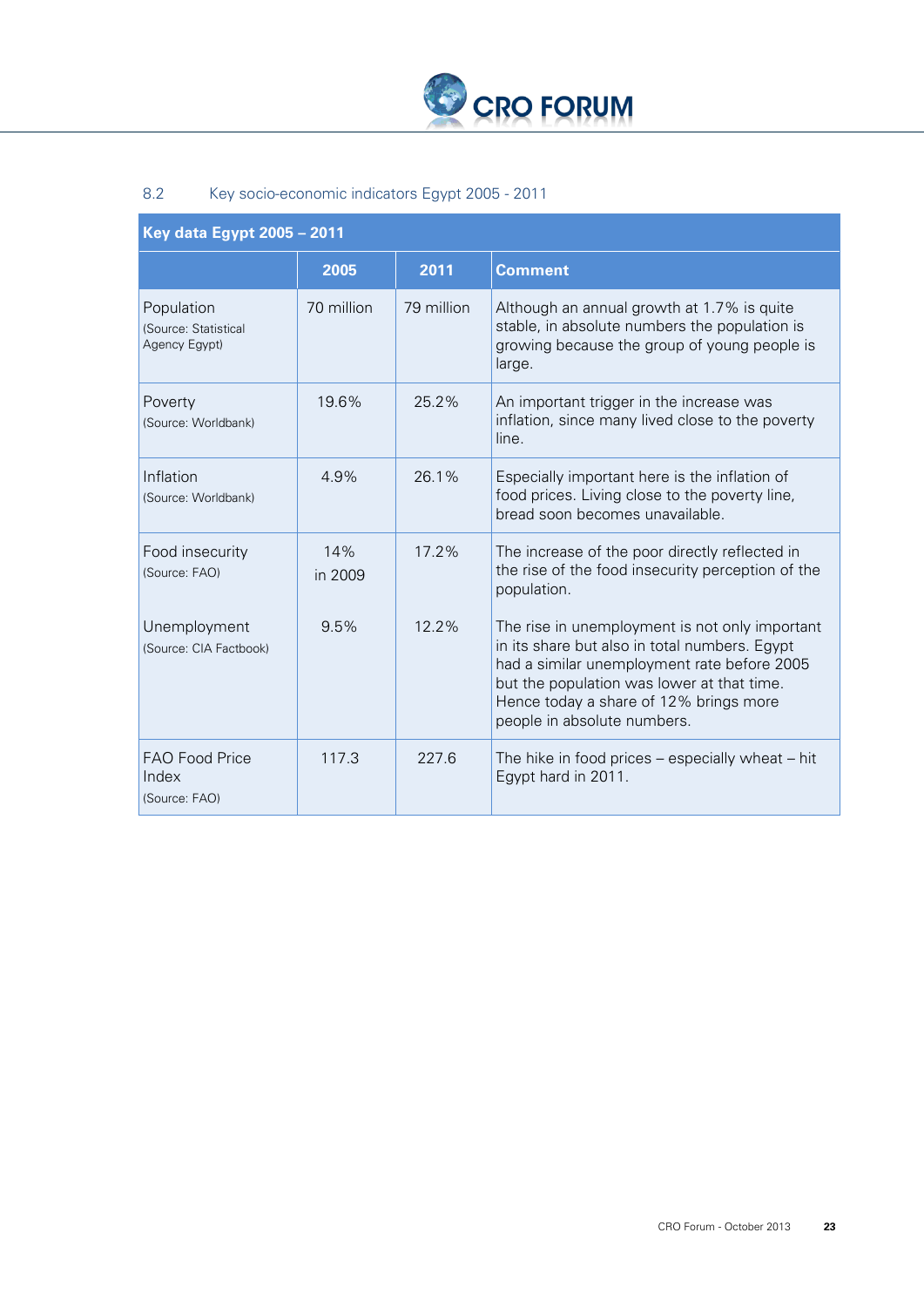

## 8.3 Principles for Responsible Investments (PRI)

## **Principle 1**

We will incorporate ESG issues into investment analysis and decision making processes.

## **Principle 2**

We will be active owners and incorporate ESG issues into our ownership policies and practices.

## **Principle 3**

We will seek appropriate disclosure on ESG issues by the entities in which we invest.

## **Principle 4**

We will promote acceptance and implementation of the Principles within the investment industry.

## **Principle 5**

We will work together to enhance our effectiveness in implementing the Principles.

## **Principle 6**

We will each report on our activities and progress towards implementing the Principles.

Source: <http://www.unpri.org/about-pri/the-six-principles/>

## 8.4 Principles for Sustainable Insurance (PSI)

## **Principle 1**

We will embed in our decision-making environmental, social and governance issues relevant to our insurance business.

## **Principle 2**

We will work together with our clients and business partners to raise awareness of environmental, social and governance issues, manage risk and develop solutions.

## **Principle 3**

We will work together with governments, regulators and other key stakeholders to promote widespread action across society on environmental, social and governance issues.

## **Principle 4**

We will demonstrate accountability and transparency in regularly disclosing publicly our progress in implementing the Principles.

Source: [http://www.unepfi.org/fileadmin/documents/PSI\\_document-en.pdf](http://www.unepfi.org/fileadmin/documents/PSI_document-en.pdf)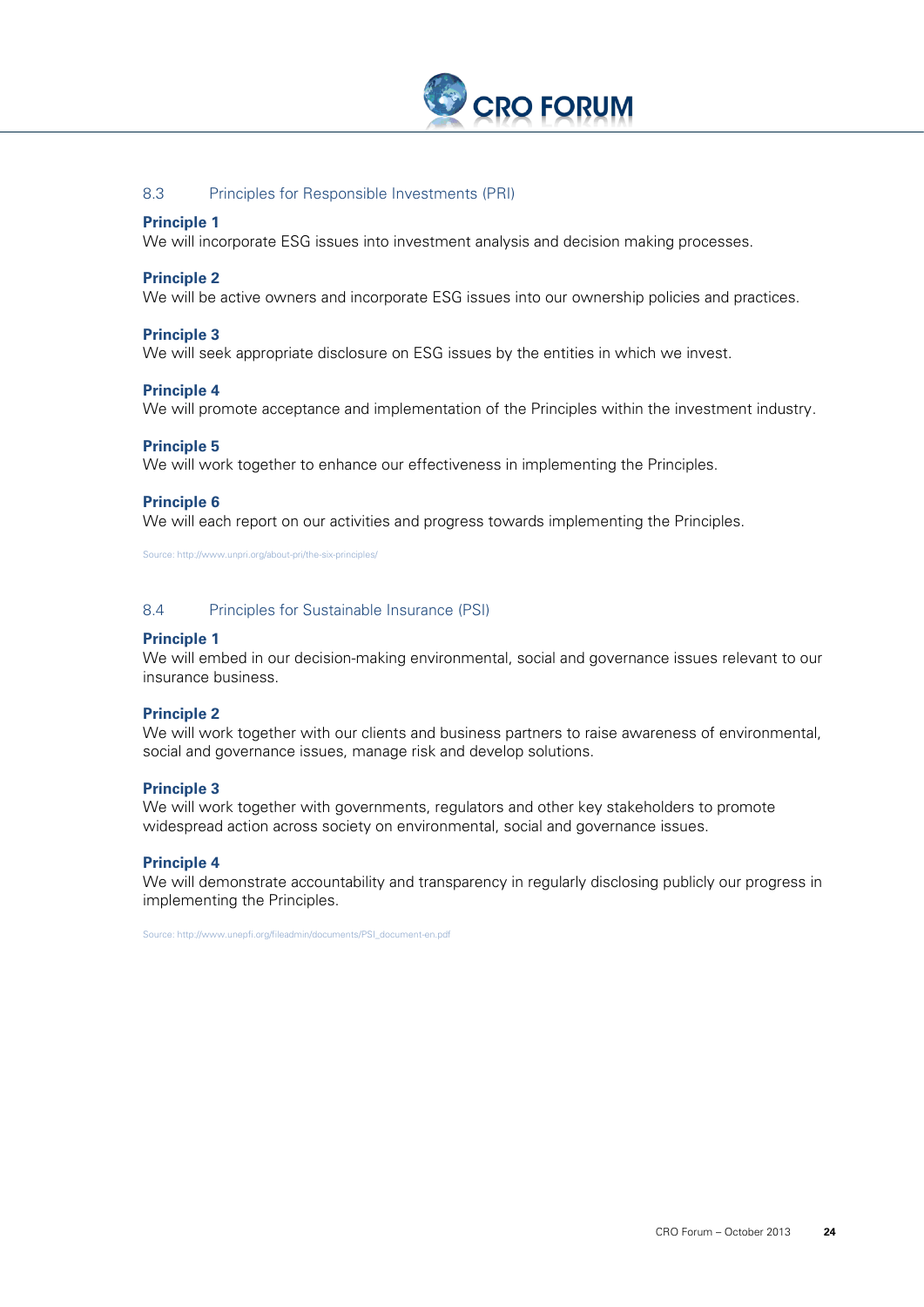

# 8.5 External sources of information

| <b>SOURCE</b>                                                 | E        | S           | G           |
|---------------------------------------------------------------|----------|-------------|-------------|
| AQUASTAT (FAO) & FAOSTAT                                      | X        | X           |             |
| Coface                                                        |          | X           |             |
| Environmental Performance Index Yale indicators               | X        |             |             |
| Fraser Institute                                              |          |             | X           |
| Freedom House & Transparency International                    |          |             | X           |
| Institute for Democracy and Electoral Assistance (IDEA)       |          |             | X           |
| International development Association                         | X        |             |             |
| International Labour Organisation                             |          | X           |             |
| International Monetary Fund                                   |          | X           | X           |
| ONDD                                                          |          | X           |             |
| Revenue Watch Institute                                       |          |             | X           |
| The footprint network                                         | X        |             |             |
| The World dataBank                                            | X        | X           | X           |
| UN Development Program                                        | X        | X           |             |
| <b>UNCTAD</b>                                                 |          | $\times$    |             |
| UNDESA - Population Division and UNESCO                       |          | X           |             |
| <b>UNFCCC</b>                                                 | $\times$ |             |             |
| United Nations Population Division                            |          | $\mathsf X$ |             |
| World Bank Sustainability Safeguards                          | $\times$ | $\mathsf X$ | $\mathsf X$ |
| World Economic Forum                                          |          | X           | X           |
| World Health Organization / UNICEF Joint Monitoring Programme |          | X           |             |
| World Wildlife Fund                                           | X        |             |             |

Sources: IJC (1991), Lorenz et al. (2001), Dalal-Clayton and Bass (2002)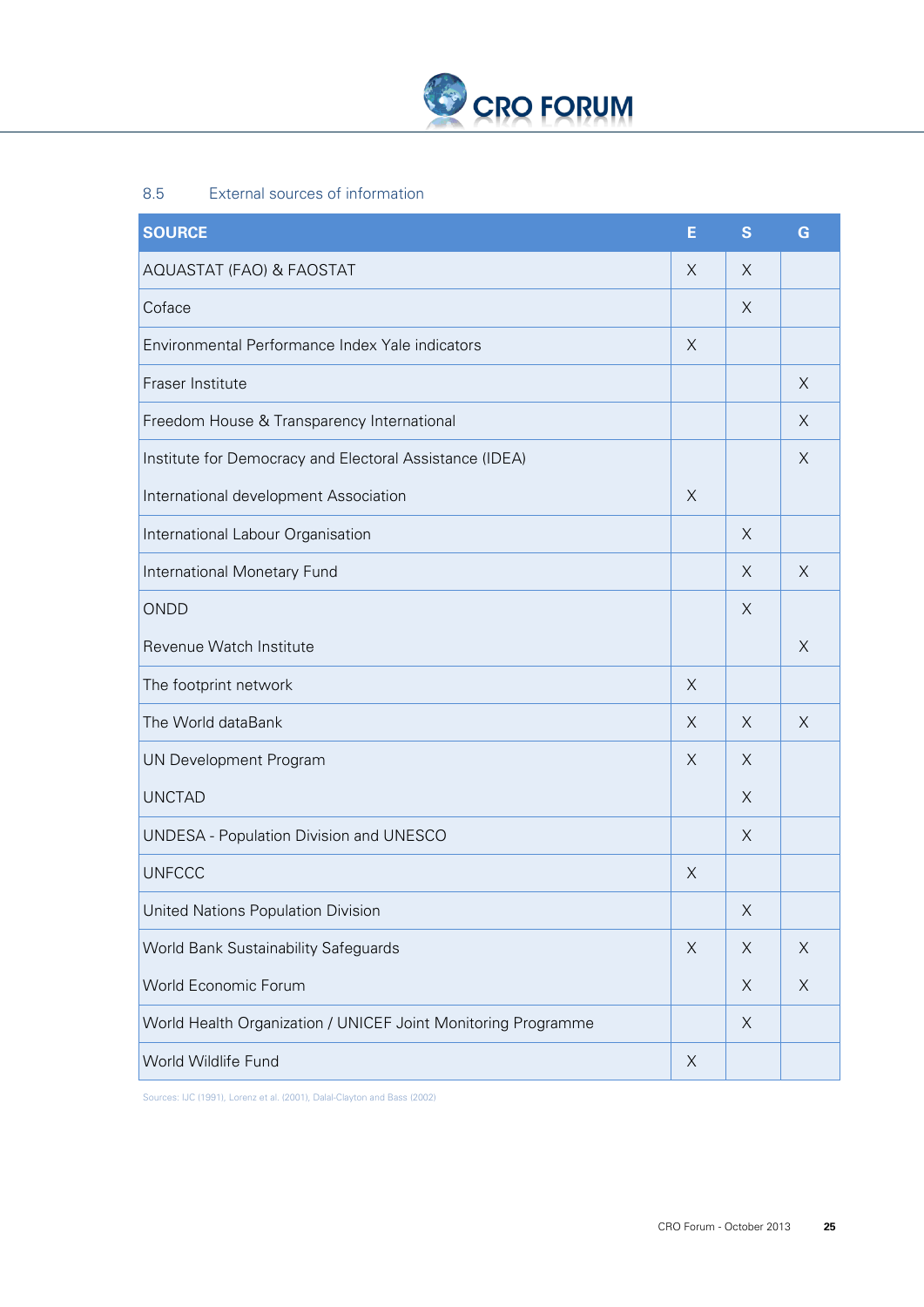

# **9 Glossary of abbreviations**

- ESG Environmental, Social and Governance
- CRO Chief Risk Officer
- GDP Gross Domestic Product
- NGO Non-governmental organization
- PRI Principles for Responsible Investment
- PSI Principles for Sustainable Insurance
- UN United Nations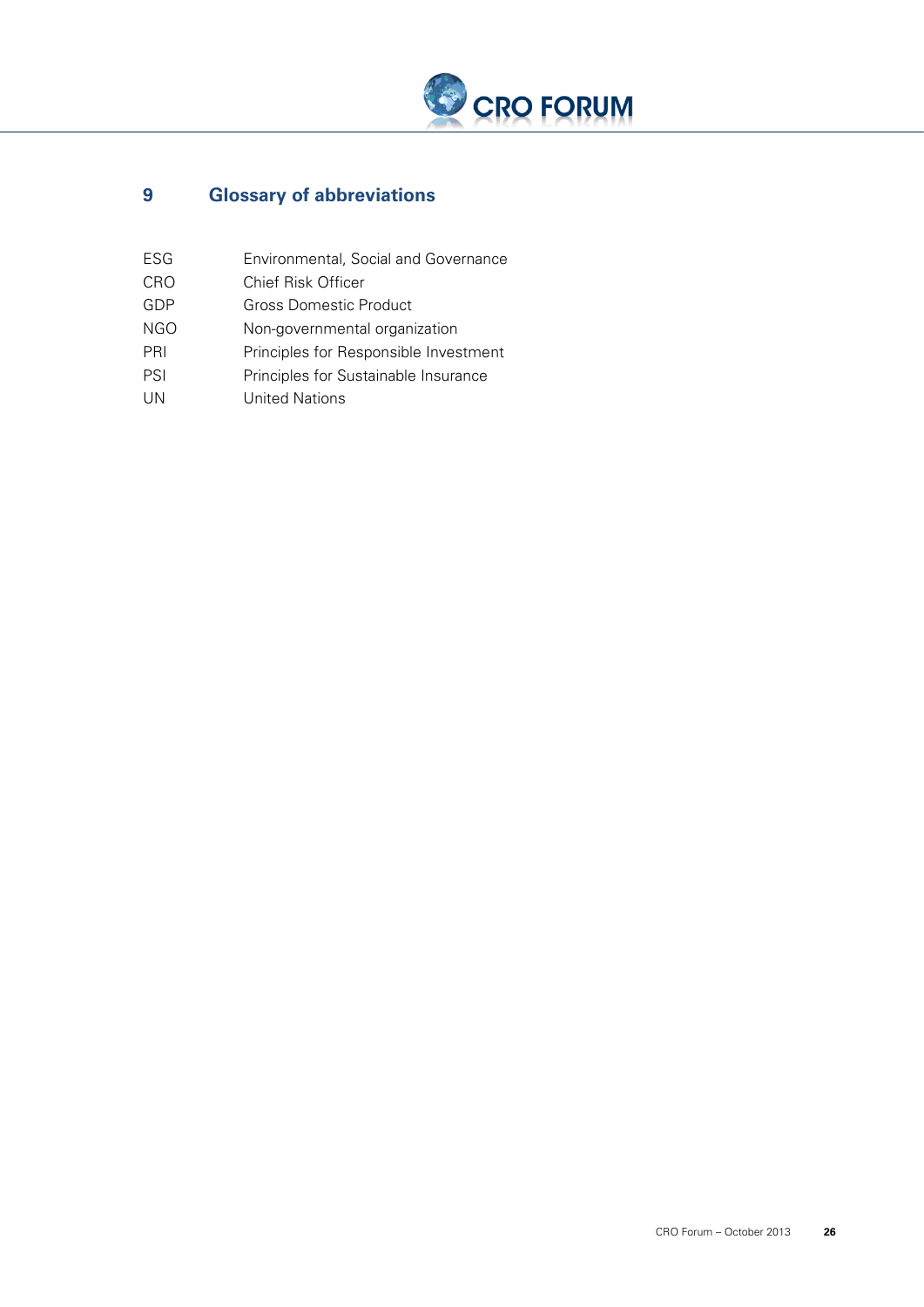

# **10 References**

References used for drafting this paper:

- The Global Compact, 2009. Future Proof? Embedding environmental, social and governance issues in investment markets.
- Outcomes of the Who Cares Wins Initiative 2004–2008. Available on: [http://www.unglobalcompact.org/docs/news\\_events/8.1/who\\_cares\\_wins\\_29Jan09webversion.](http://www.unglobalcompact.org/docs/news_events/8.1/who_cares_wins_29Jan09webversion.pdf) [pdf](http://www.unglobalcompact.org/docs/news_events/8.1/who_cares_wins_29Jan09webversion.pdf)
- Oregon State University, 2013. "International Water Events Database". Accessed on 03.06.2013. Available on:<http://www.transboundarywaters.orst.edu/database/interwatereventdata.html>
- Lorenz, C.M., A.J. Gilbert, and W.P. Cofino. 2001. "Environmental auditing: indicators for transboundary river management." Environmental Management. 28 (1): 115-129.
- Dalal-Clayton, B., and S. Bass. 2002. Sustainable development strategies: a resource book. Prepared for Organisation for Economic Cooperation and Development and United Nations Development Programme. London, UK: Earthscan Publications Limited. 358 p.
- IJC (International Joint Commission). 1991. A proposed framework for developing indicators of ecosystem health for the Great Lakes region. Council of Great Lakes Research Managers. International Joint Commission. 47 pp.
- MSCI ESG Sovereign Rating
- Beasley, B., and P. Wright. 2001. Criteria and indicators briefing paper. Background report prepared for the North Coast LRMP, British Columbia. 30 pp.
- Cairns, J.Jr., P.V. McCormick, and B.R. Niederlehner. 1993. "A proposed framework for developing indicators of ecosystem health." Hydrobiologia. 263 (1): 1-44.
- Dalal-Clayton, B., and S. Bass. 2002. Sustainable development strategies: a resource book. Prepared for Organisation for Economic Cooperation and Development and United Nations Development Programme. London, UK: Earthscan Publications Limited. 358 p.
- Gallopin, G.C. 1997. "Indicators and their Use: Information for Decision-Making." In Sustainability Indicators: A Report on the Project on Indicators of Sustainable Development, edited by B. Moldan, S. Billhartz and R. Matravers. 13-27. Chichester, UK: John Wiley and Sons.
- sGudmundsson, H. 2003. "The Policy Use of Environmental Indicators Learning from Evaluation Research." The Journal of Transdisciplinary Environmental Studies. 2 (2): 1-12.
- Horsch, K. 1997. Indicators: Definition and Use in a Results-Based Accountability System. Cambridge, MA: Harvard Family Research Project. Available on: [http://www.hfrp.org/publications-resources/browse-our-publications/indicators-definition-and](http://www.hfrp.org/publications-resources/browse-our-publications/indicators-definition-and-use-in-a-results-based-accountability-system)[use-in-a-results-based-accountability-system](http://www.hfrp.org/publications-resources/browse-our-publications/indicators-definition-and-use-in-a-results-based-accountability-system)
- Rapport, D.J., R. Costanza, and A.J. McMichael. 1998. "Assessing ecosystem health." Trends in Ecology and Evolution. 13 (10): 397-402.
- Smith, E.T. 2004. "Water resources criteria and indicators." Water Resources Update. 127 (February): 59-67.
- Swisher, M.E., S. Rezola, and J. Sterns. 2003. Sustainable Community Development Step 4: Develop Sustainability Indicators to Measure Progress. FCS7217-Eng. Gainsville, FL: University of Florida, IFAS Extension. 3 pp. Available on:<http://edis.ifas.ufl.edu/pdffiles/CD/CD02900.pdf>
- Winograd, M., M. Aguilar, A. Farrow, L. Segnestam, M. Linddal, and J. Dixon. 1999. Conceptual framework to develop and use water indicators. CIAT/The World Bank/UNEP Project, Rural Sustainability Indicators: Outlook for Central America, Technical Note. Cali, Columbia: CIAT. 12 pp. Available on: [http://siteresources.worldbank.org/INTEEI/811099-](http://siteresources.worldbank.org/INTEEI/811099-1115809852605/20486439/ConceptualFrameworktoDevelopandUseWaterIndicators1999.pdf)

[1115809852605/20486439/ConceptualFrameworktoDevelopandUseWaterIndicators1999.pdf](http://siteresources.worldbank.org/INTEEI/811099-1115809852605/20486439/ConceptualFrameworktoDevelopandUseWaterIndicators1999.pdf)